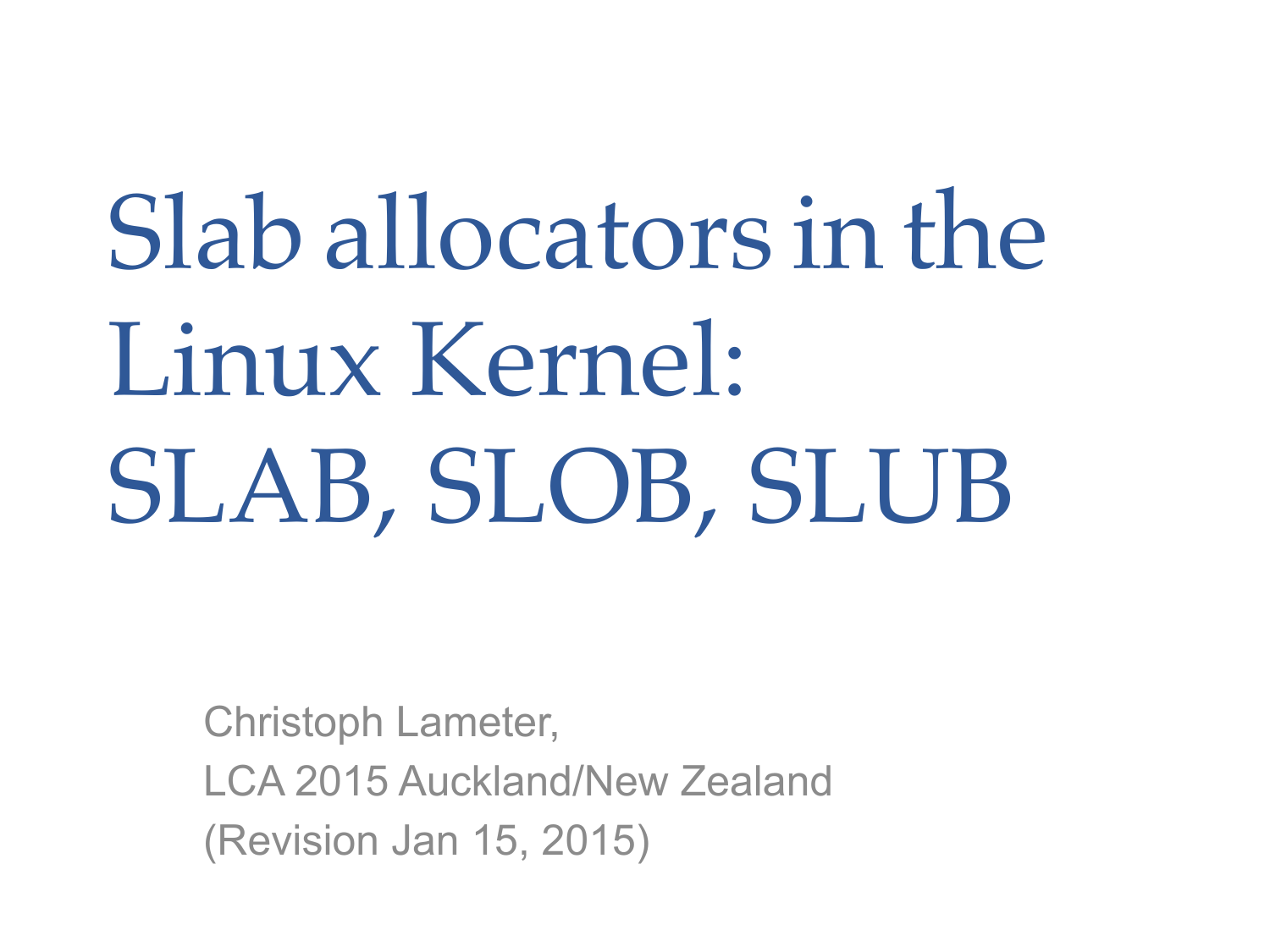# The Role of the Slab allocator in Linux

- PAGE SIZE (4k) basic allocation unit via page allocator.
- Allows fractional allocation. Frequently needed for small objects that the kernel allocates f.e. for network descriptors.
- Slab allocation is very performance sensitive.
- Caching.
- All other subsystems need the services of the slab allocators.
- Terminology: SLAB is one of the slab allocator.
- A SLAB could be a page frame or a slab cache as a whole. It's confusing. Yes.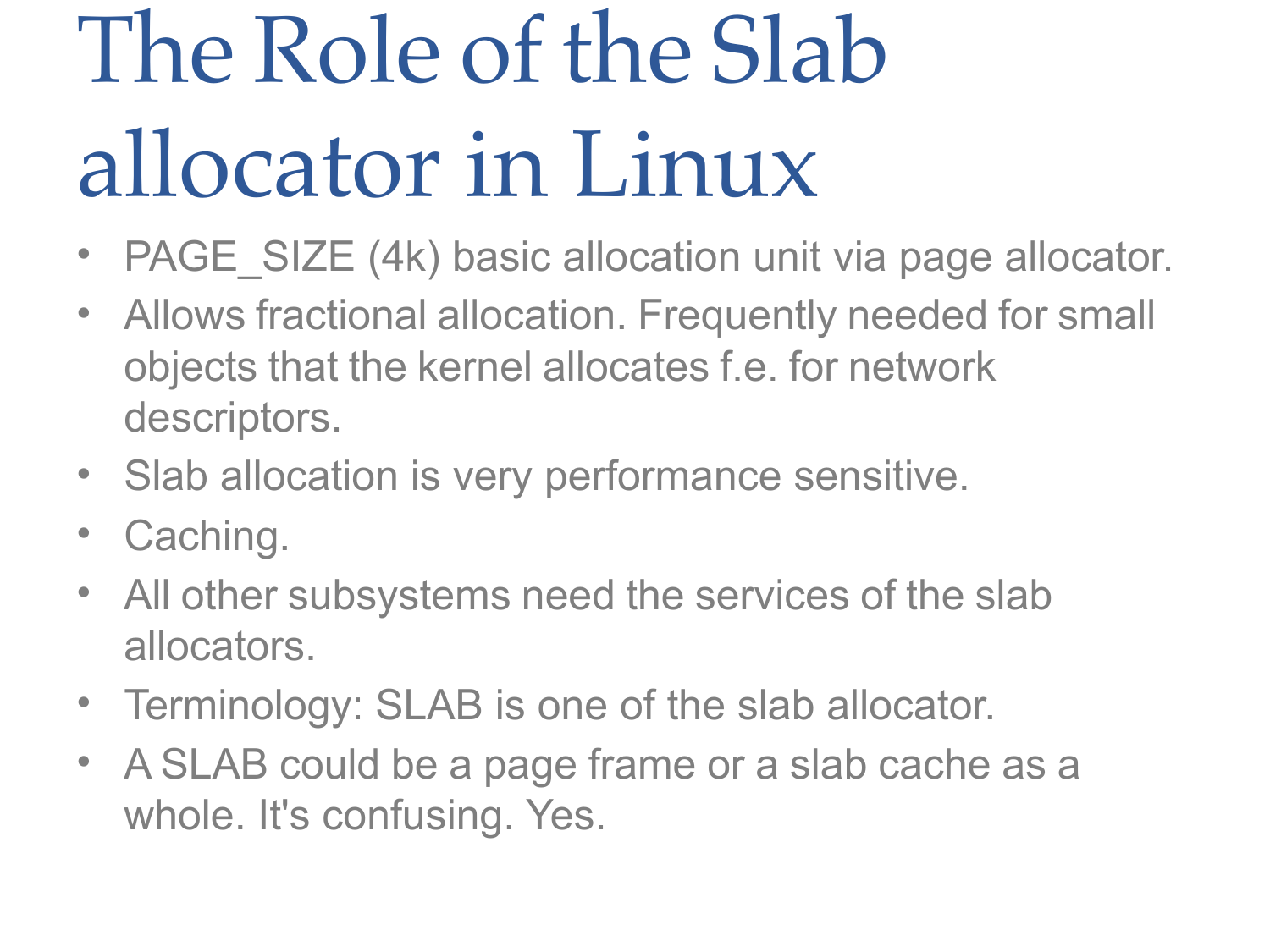### System Components around Slab Allocators

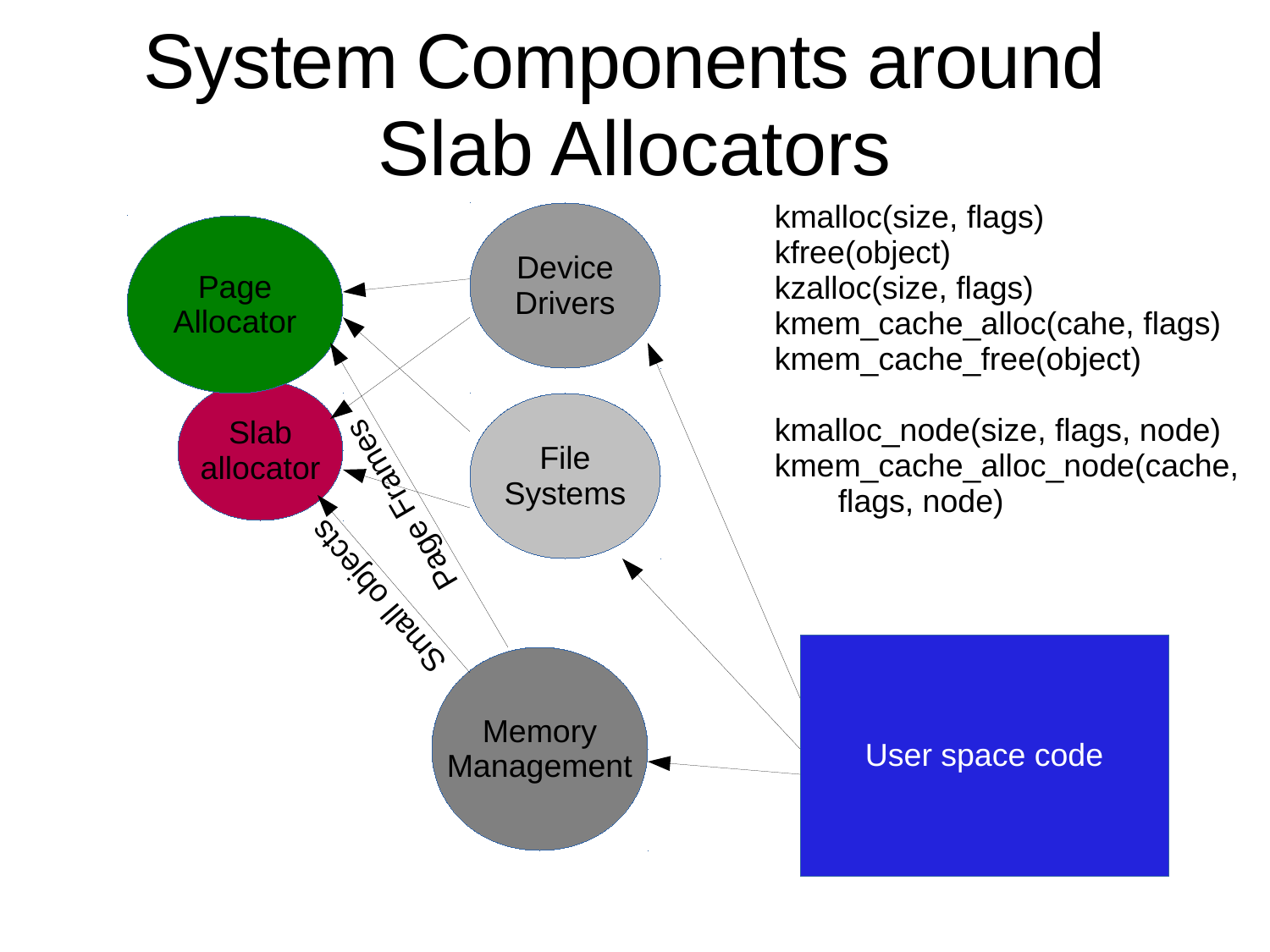## Slab allocators available

- SLOB: K&R allocator (1991-1999)
- SLAB: Solaris type allocator (1999-2008)
- SLUB: Unqueued allocator (2008-today)
- Design philosophies
	- SLOB: As compact as possible
	- SLAB: As cache friendly as possible. Benchmark friendly.
	- SLUB: Simple and instruction cost counts. Superior Debugging. Defragmentation. Execution time friendly.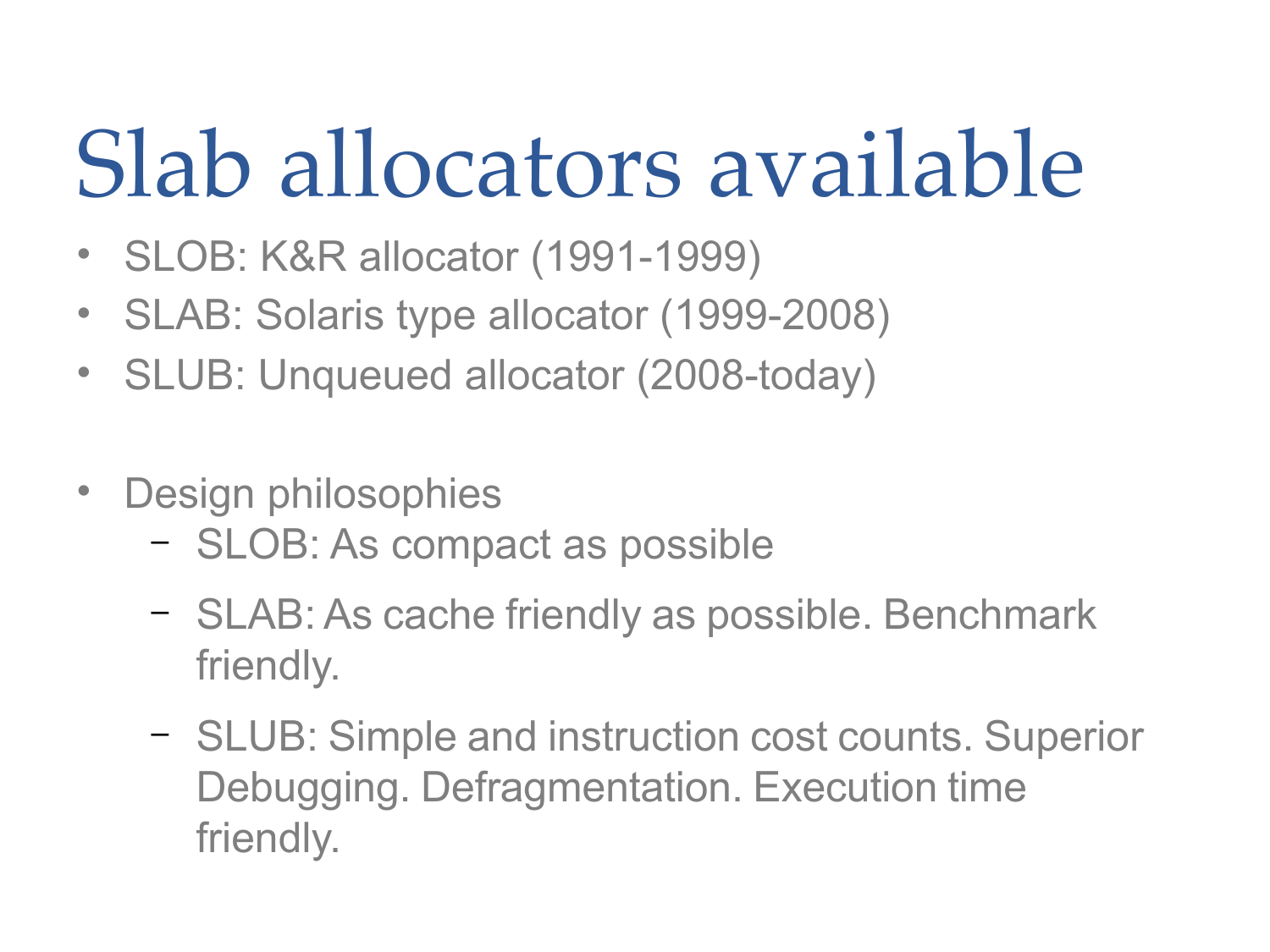#### Time line: Slab subsystem development

 $\overline{\phantom{0}}$ ග ග ဖ M  $\Delta$ മ allo cator

 $\mathbf \circ$  $\mathbf \circ$ 4 Z  $\supset$  $\mathbf{\Sigma}% _{T}$ Aທ  $\Delta$ മ  $\mathbf \circ$  $\mathbf \circ$ ო M  $\overline{\phantom{a}}$ Oമ allo cator

 $\sim$ 

 $\sim$ 

 $\mathrel{\sim}$  $\mathbf \circ$  $\mathbf \circ$  $\overline{\phantom{1}}$ M L $\supset$ മ allo cator

 $\mathrel{\sim}$  $\mathbf \circ$  $\mathbf \circ$ 00 M LOമ  $\Xi$ ultilist  $\sim$  $\mathbf \circ$  $\exists$ ທ  $\overline{\phantom{a}}$  $\supset$ B fa stp ath re  $\geq$ ork

 $\boldsymbol{\sim}$  $\mathbf \circ$  $\overline{\phantom{0}}$ ო  $\bm{\mathsf{C}}$ o $\Xi$  $\Xi$ o $\mathbf \subset$ sla  $\boldsymbol{\mathsf{\Omega}}$ code

1991 2000 2010 2014

 $\boldsymbol{\sim}$  $\mathbf \circ$  $\overline{\phantom{0}}$ 4 ഗ L $\supset$ 

Bific

atio  $\mathbf \subset$ 

of S

 $\Delta$ മ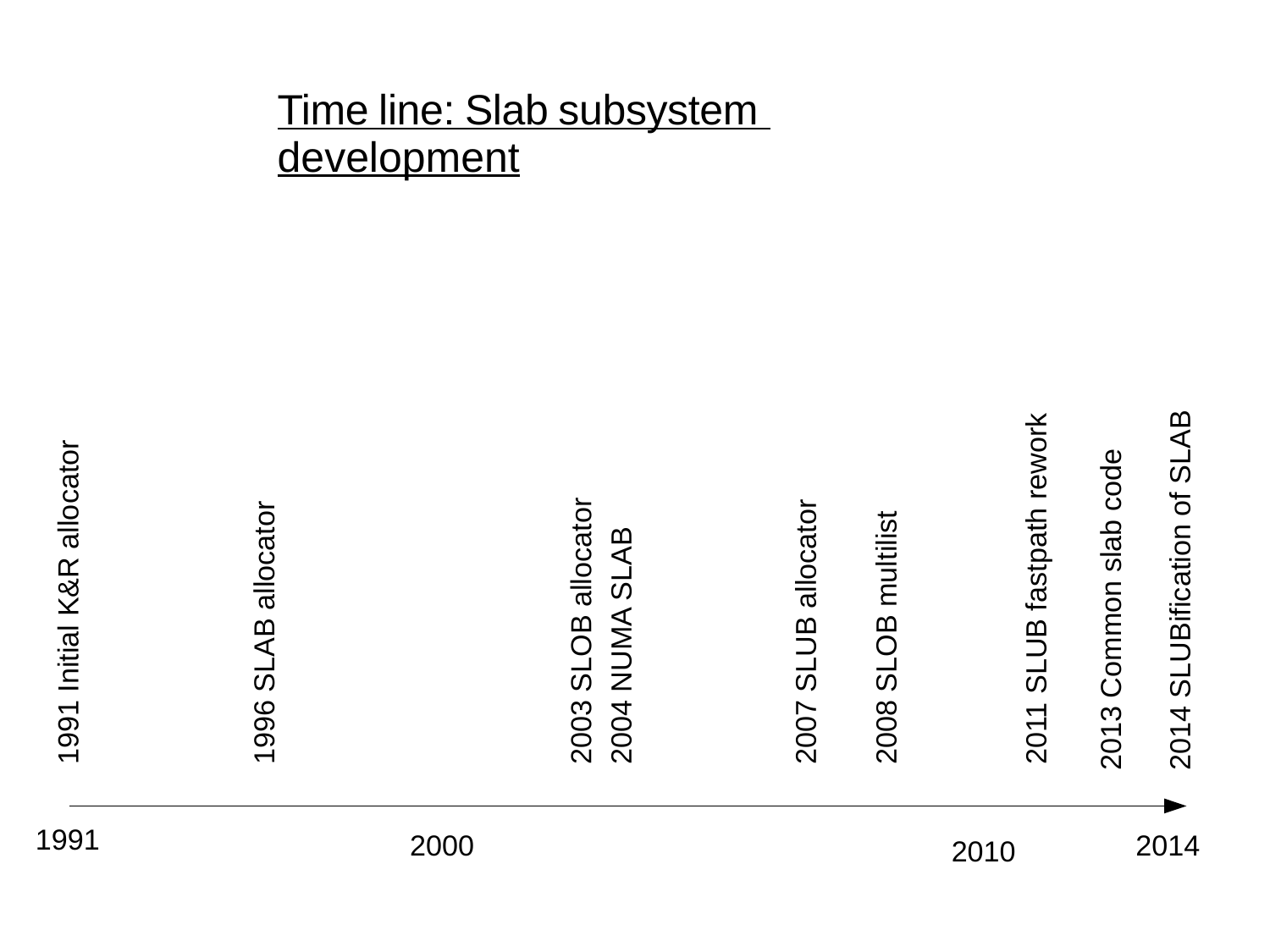## Maintainers

- Manfred Spraul <SLAB Retired>
- Matt Mackall <SLOB Retired>
- Pekka Enberg
- Christoph Lameter <SLUB, SLAB NUMA>
- David Rientjes
- Joonsoo Kim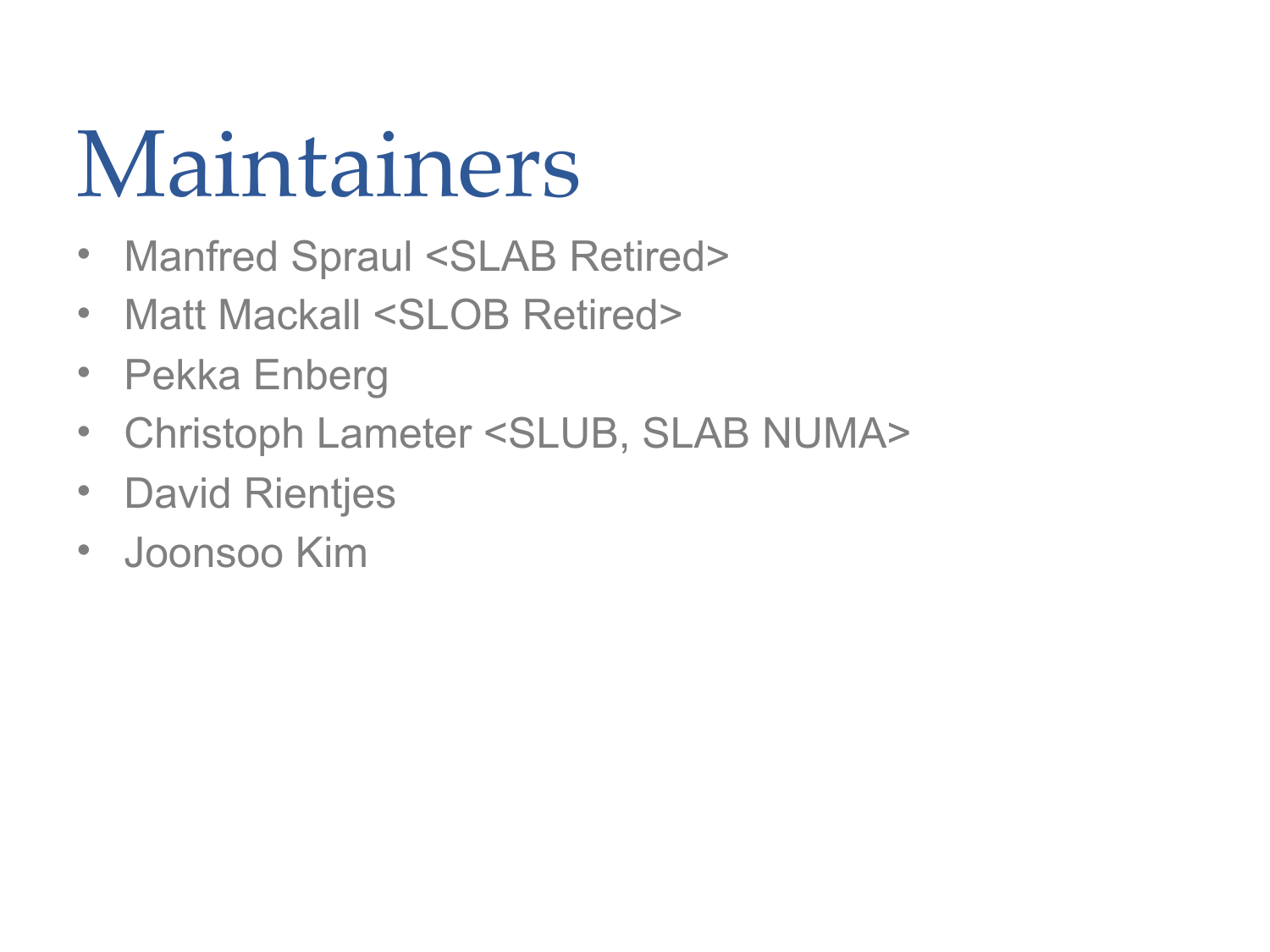# Major Contributors

- Alokk N Kataria SLAB NUMA code
- Shobhit Dayal SLAB NUMA architecture
- Glauber Costa Cgroups support
- Nick Piggin SLOB NUMA support and performance optimizations. Multiple alternative out of tree implementations for SLUB.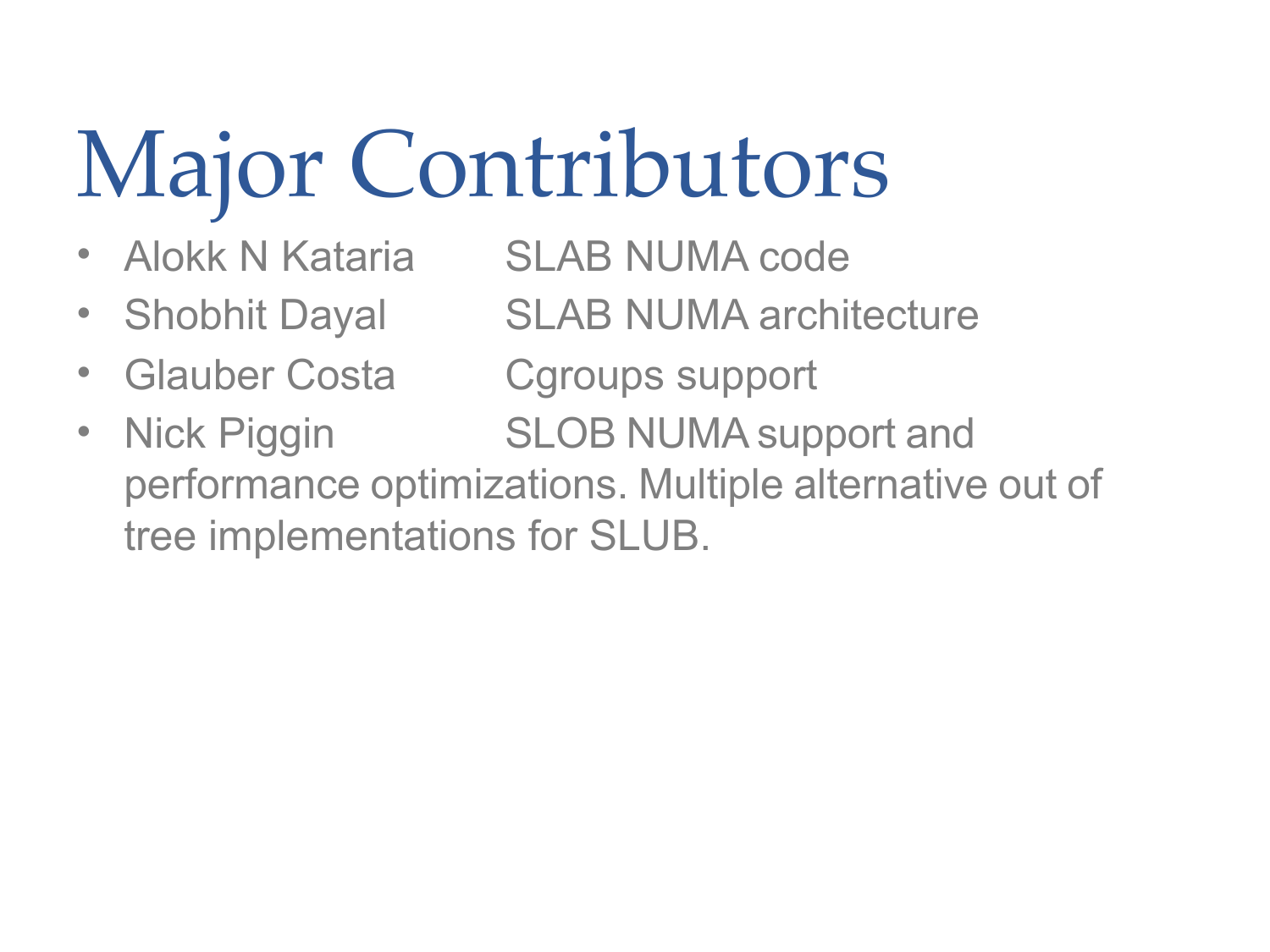## Basic structures of SLOB

- K&R allocator: Simply manages list of free objects within the space of the free objects.
- Allocation requires traversing the list to find an object of sufficient size. If nothing is found the page allocator is used to increase the size of the heap.
- Rapid fragmentation of memory.
- Optimization: Multiple list of free objects according to size reducing fragmentation.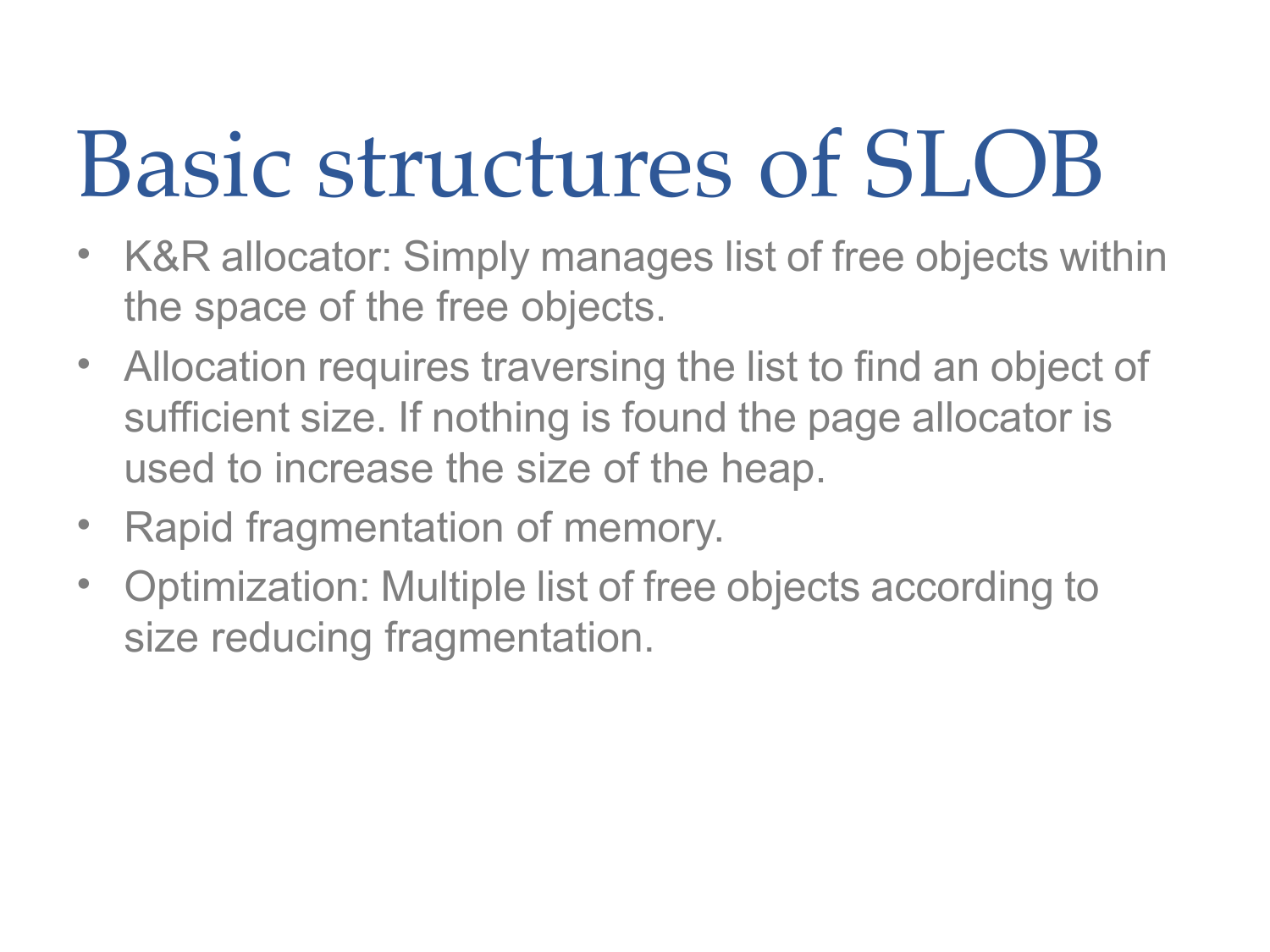#### **SLOB object format**

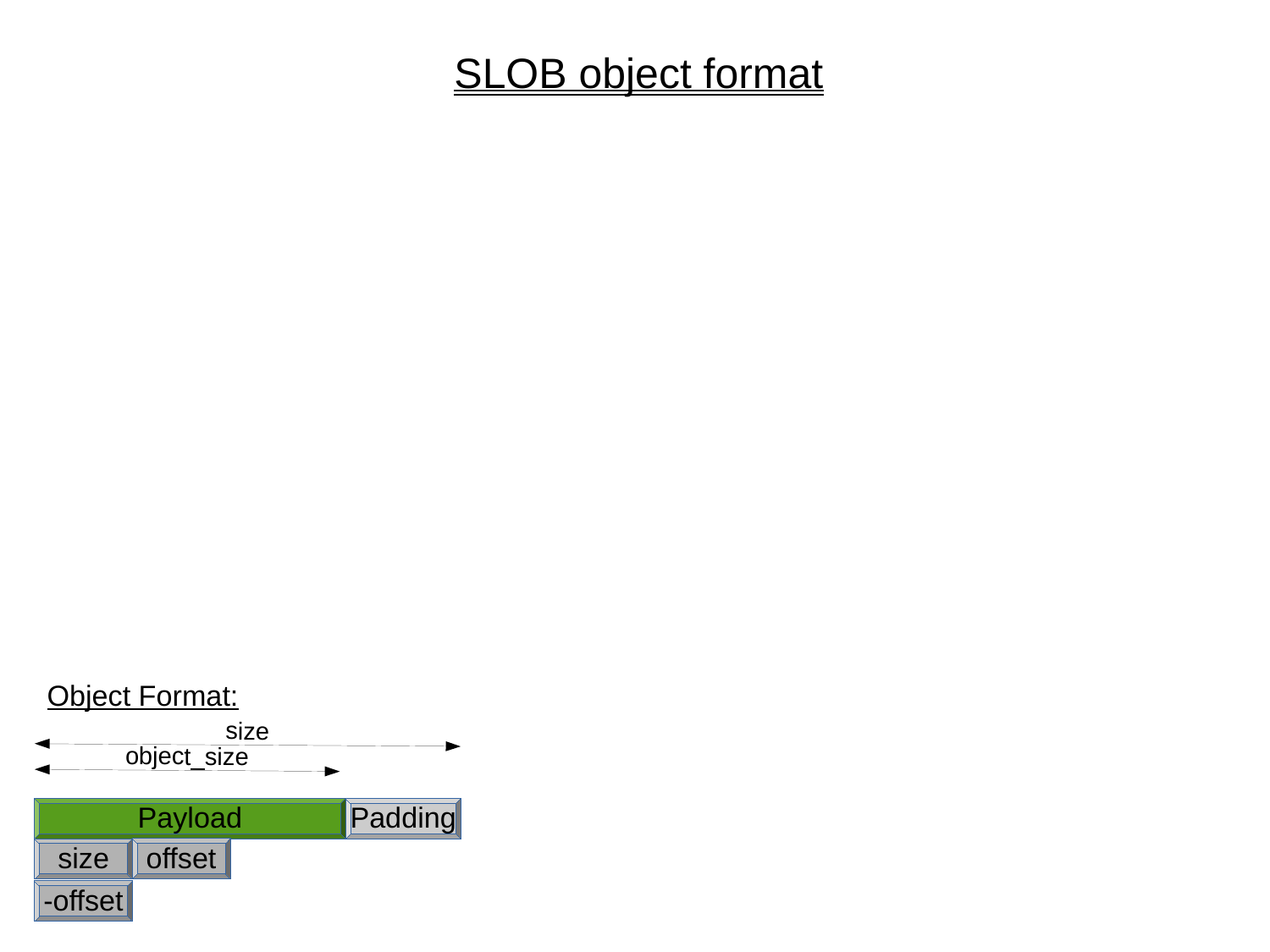#### SLOB Page Frame

Global Descriptor

#### Page Frame Descriptor struct page: Page Frame Content: Page frame Object SlottsFree Object s\_mem lru slob\_free units freelist Small medium large slob\_lock flags S/Offs Free Chiect Sloffs Free Object Size, Offset Free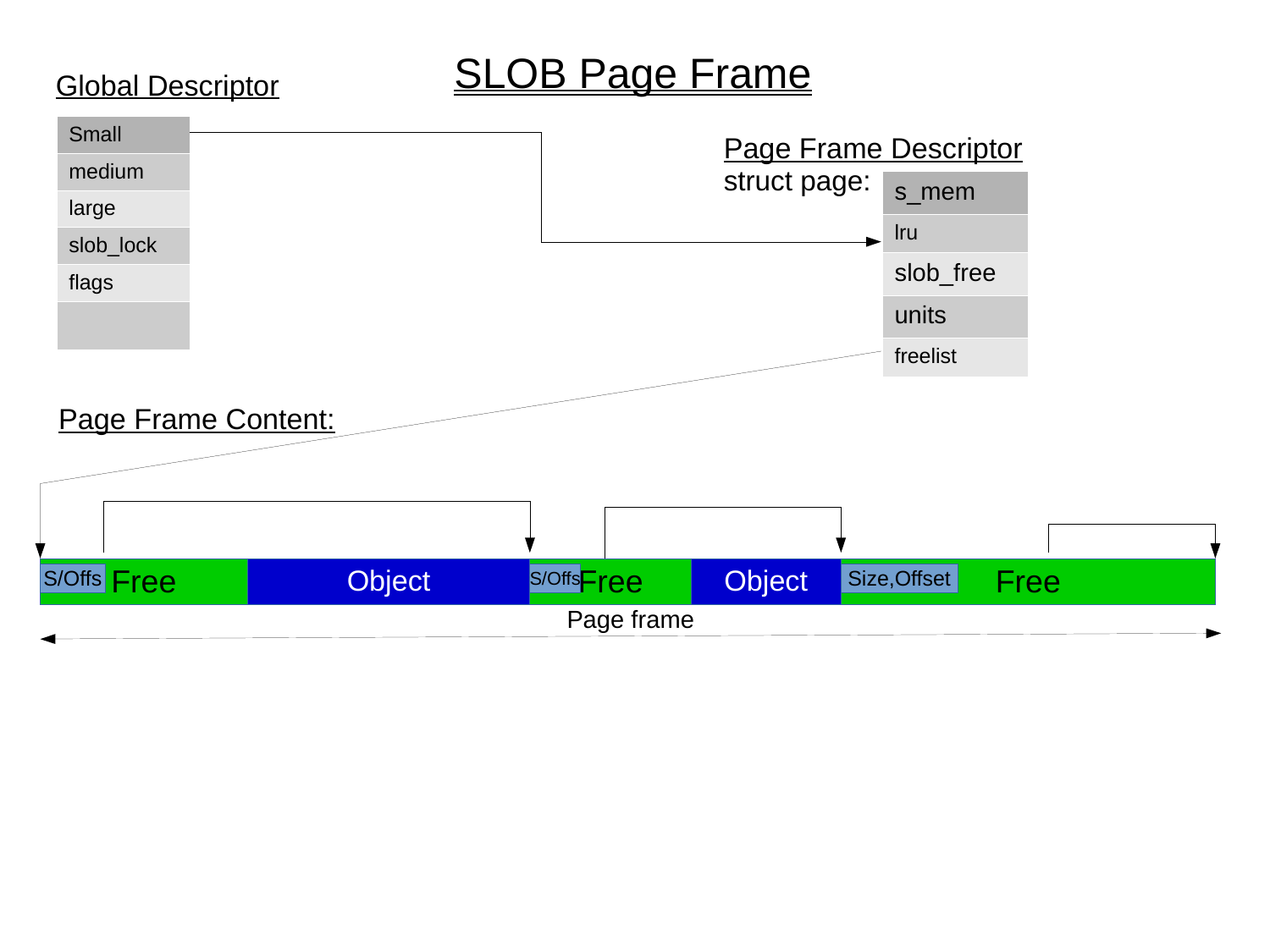#### SLOB data structures





#### Global Descriptor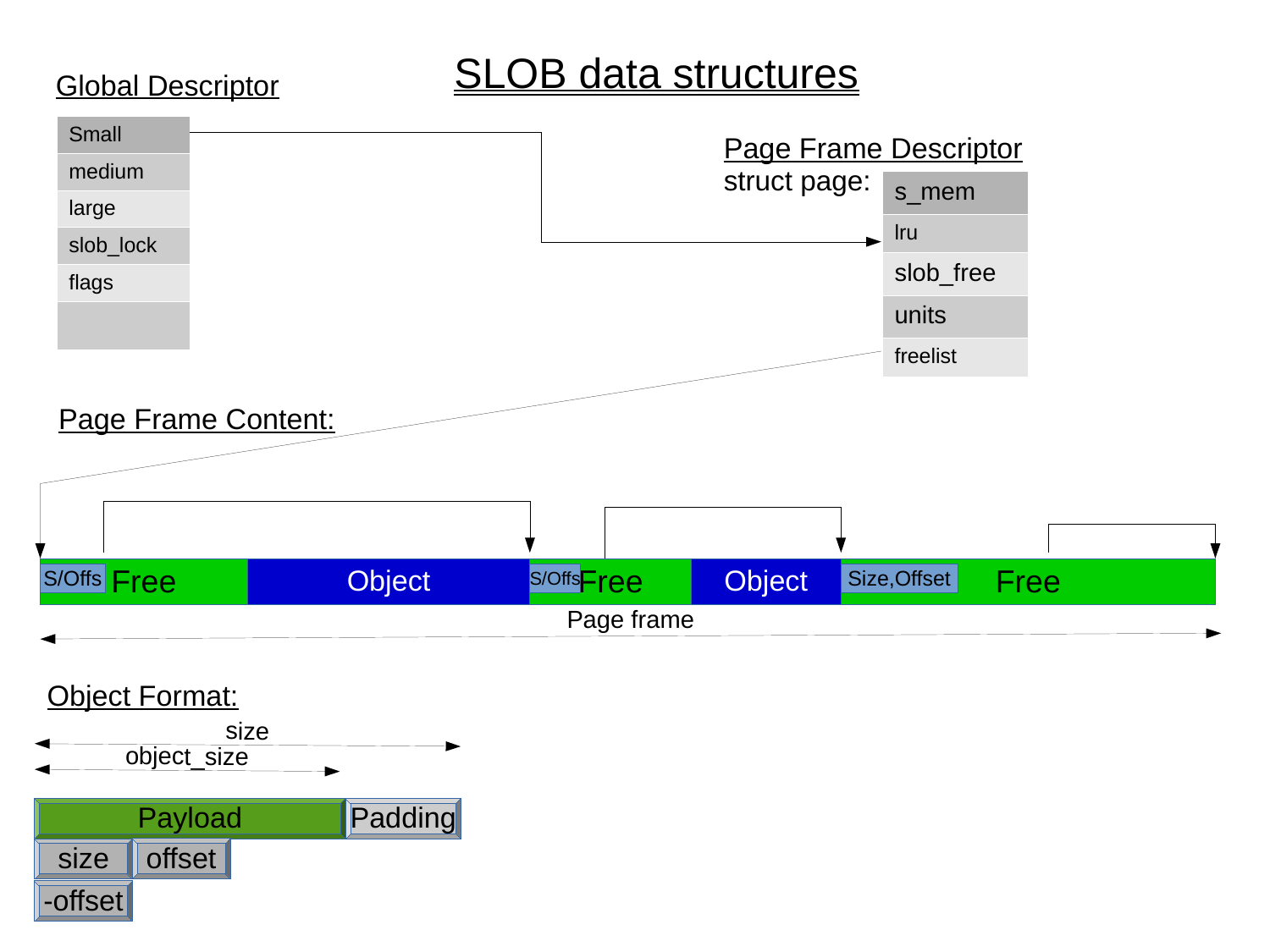## SLAB memory management

- Queues to track cache hotness
- Queues per cpu and per node
- Queues for each remote node (alien caches)
- Complex data structures that are described in the following two slides.
- Object based memory policies and interleaving.
- Exponential growth of caches *nodes \* nr\_cpus*. Large systems have huge amount of memory trapped in caches.
- Cold object expiration: Every processor has to scan its queues of every slab cache every 2 seconds.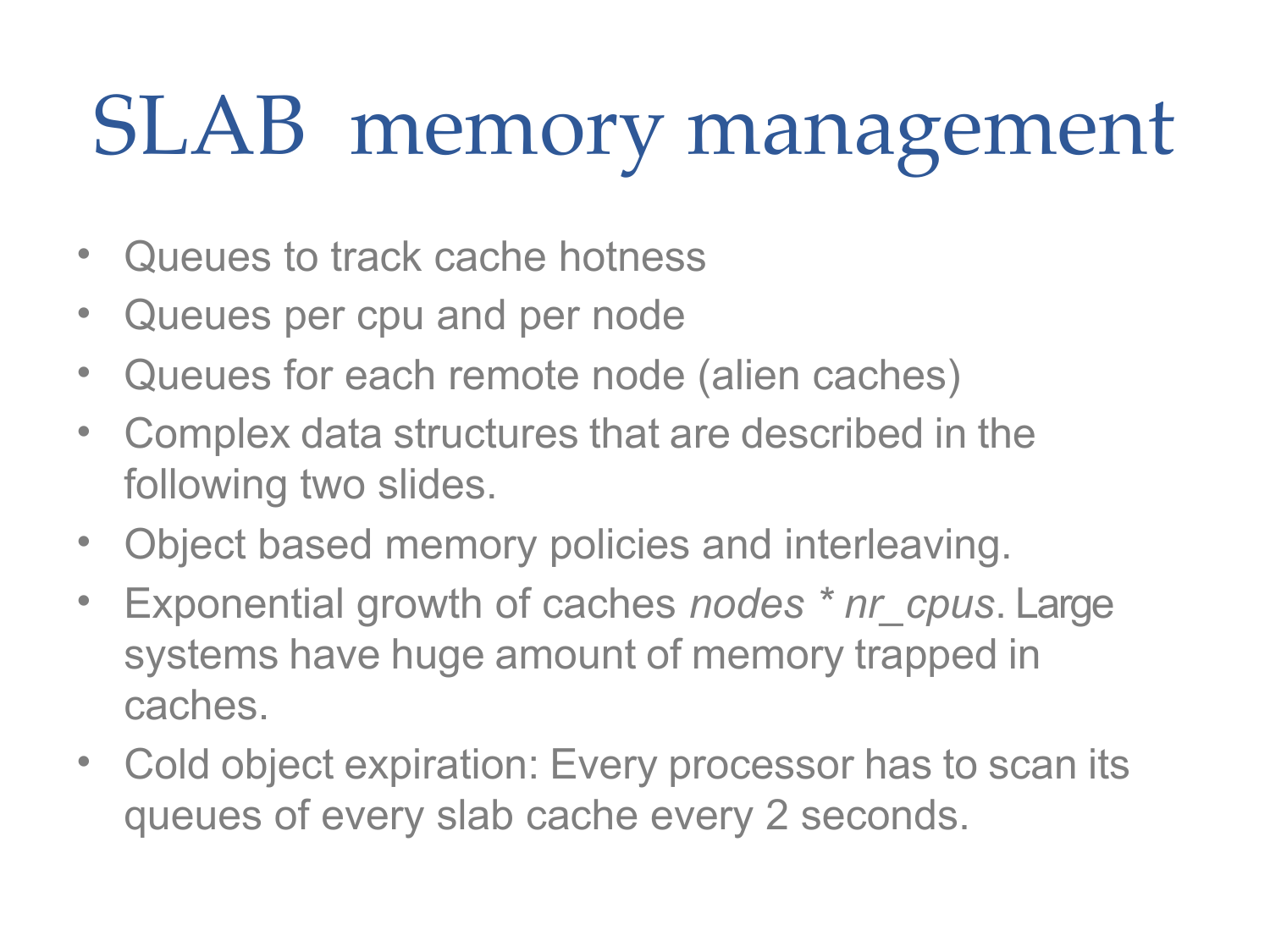#### SLAB per frame freelist management

#### Page Frame Content:



Multiple requests for free objects can be satisfied from the same cacheline without touching the object contents.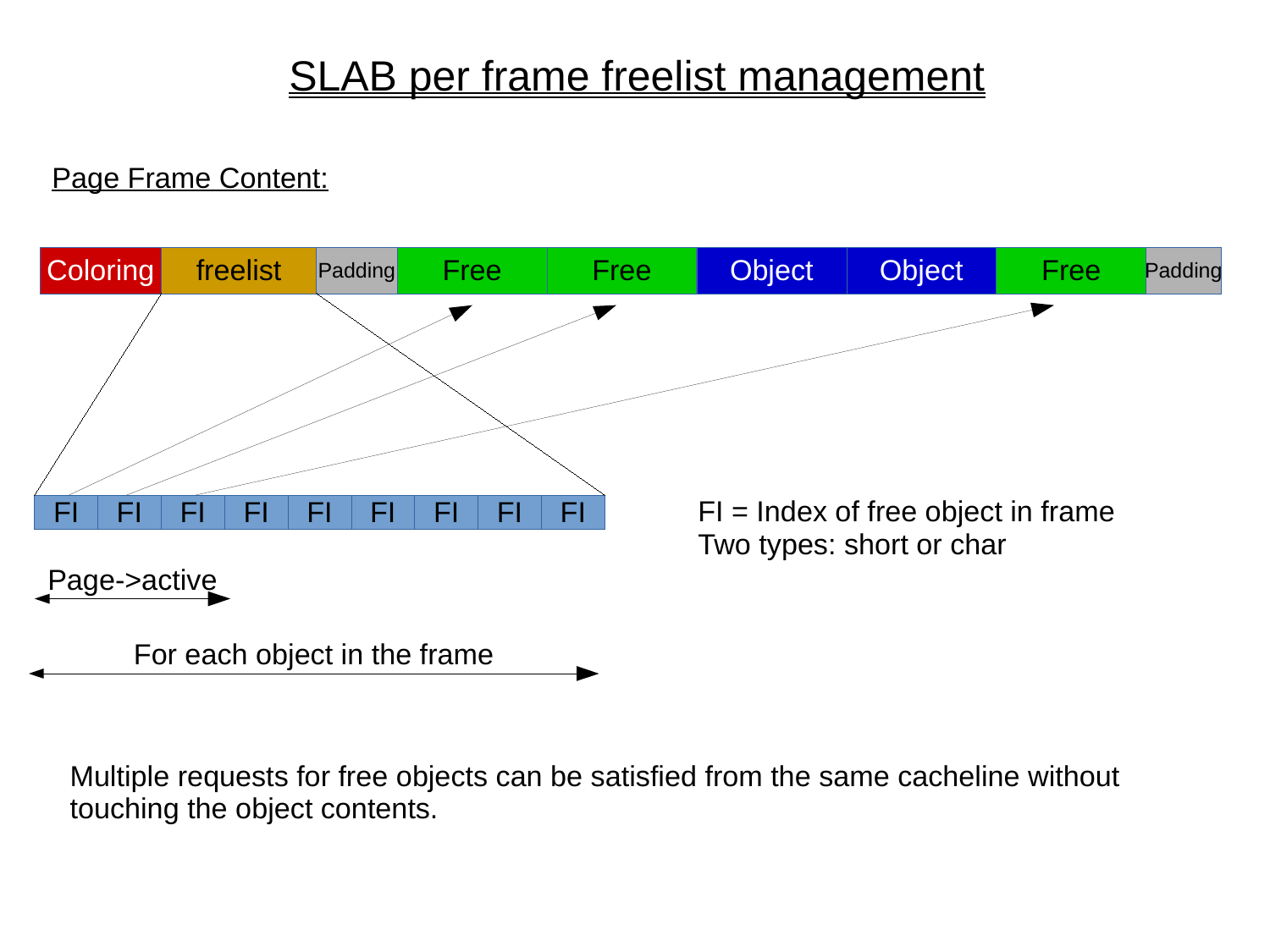#### **SLAB object format**

#### Object Format:

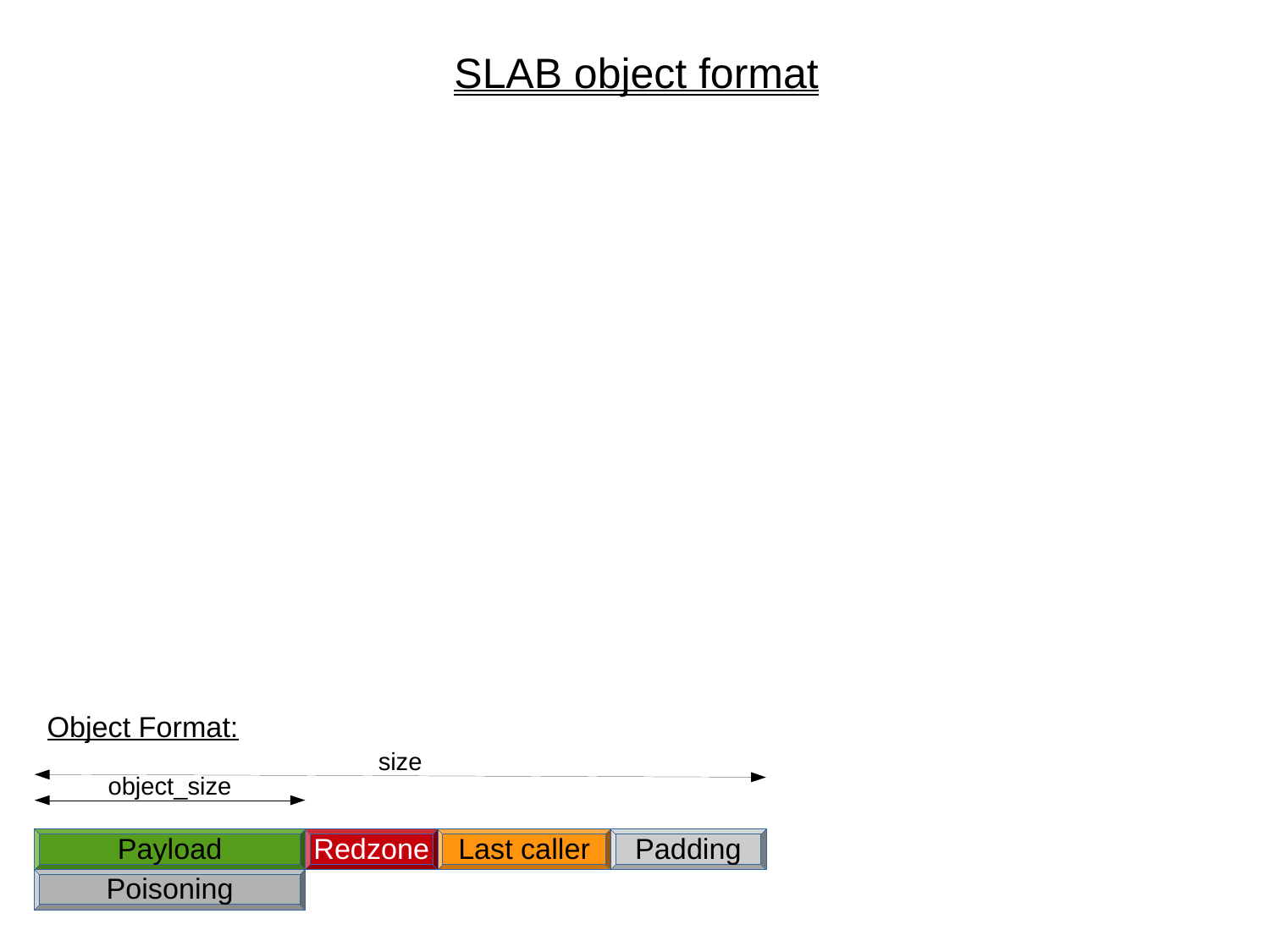#### SLAB Page Frame

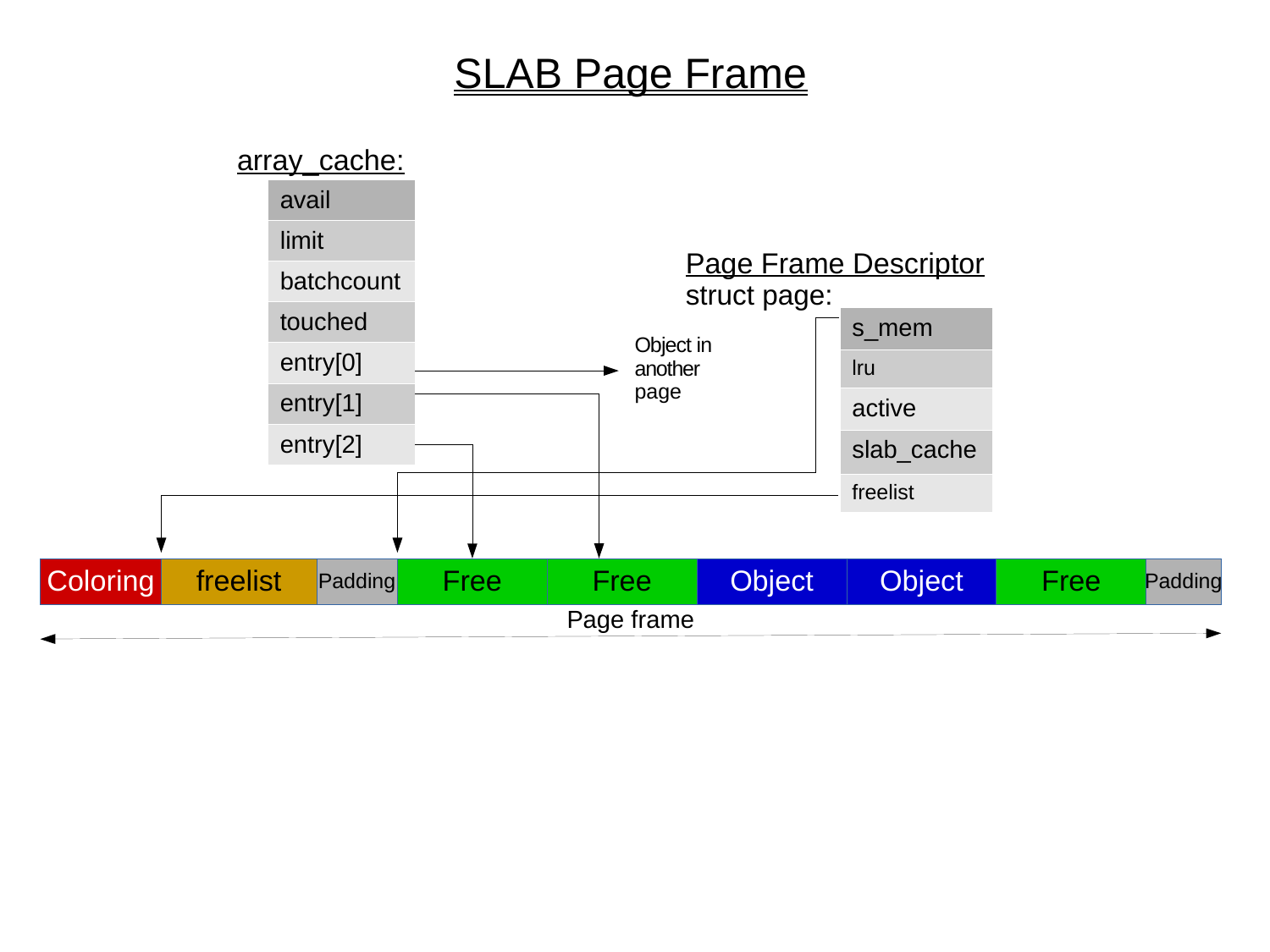#### Cache Descriptor kmem\_cache:

SLAB data structures

Per Node data kmem cache node:



#### Object Format:

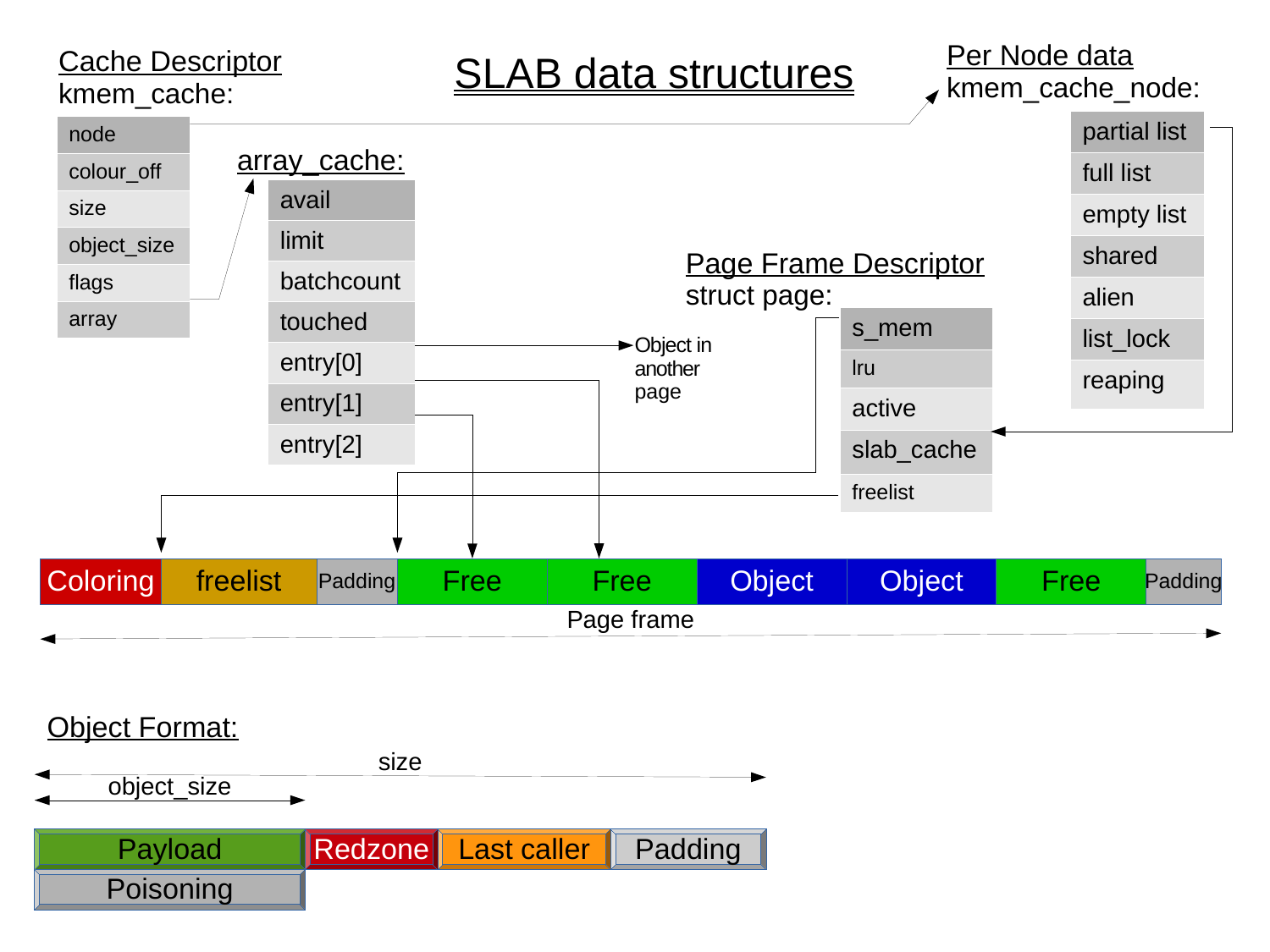# SLUB memory layout

- Enough of the queueing. An "Unqueued" allocator.
- "Queue" for a single slab page. Pages associated with per cpu. Increased locality.
- Per cpu partials
- Fast paths using this\_cpu\_ops and per cpu data.
- Page based policies and interleave.
- Defragmentation functionality on multiple levels.
- Current default slab allocator.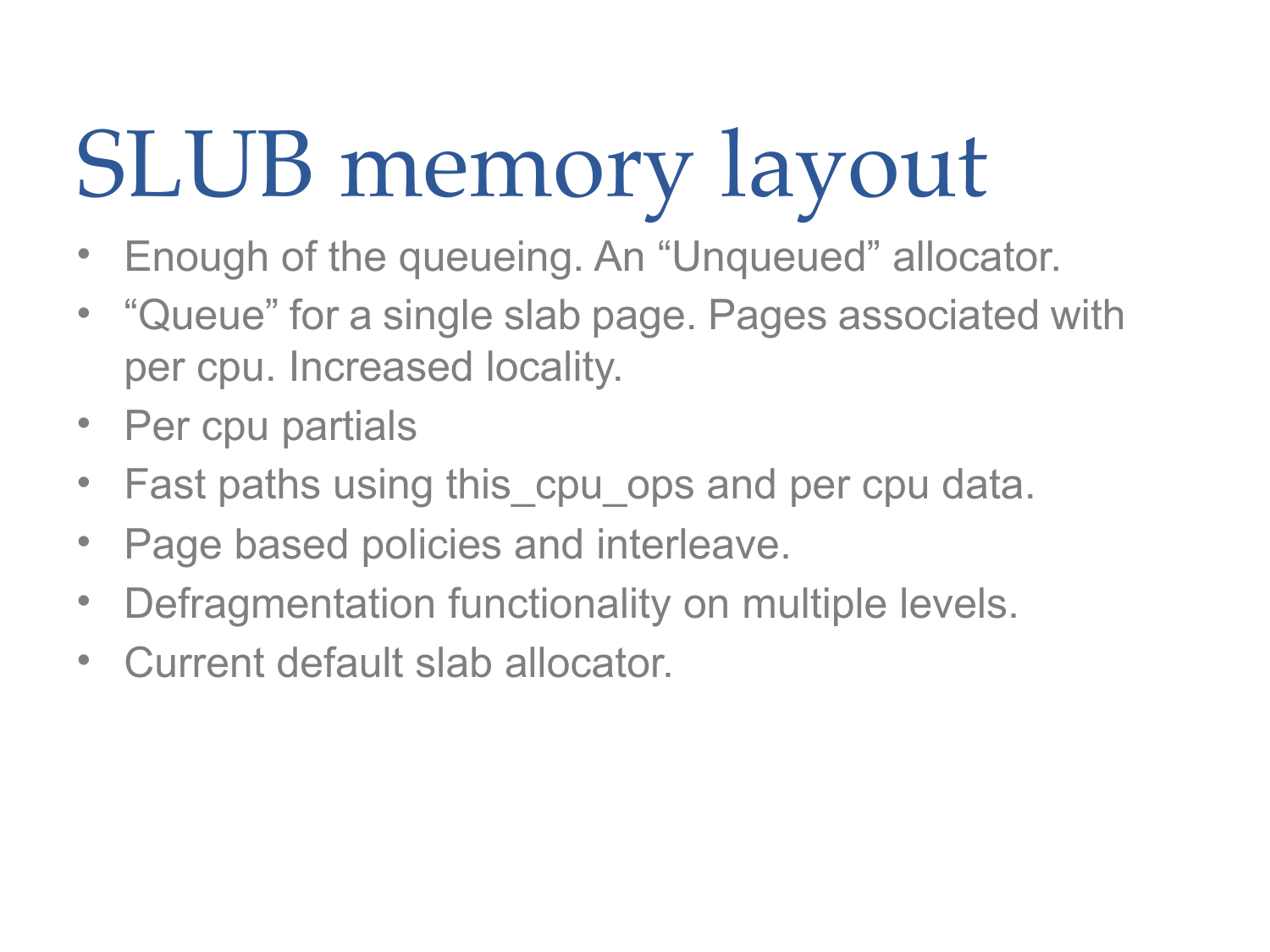

#### Object Format:

Payload **Redzone** Tracking/Debugging Padding FP Poisoning Padding FP object\_size size offset Poisoning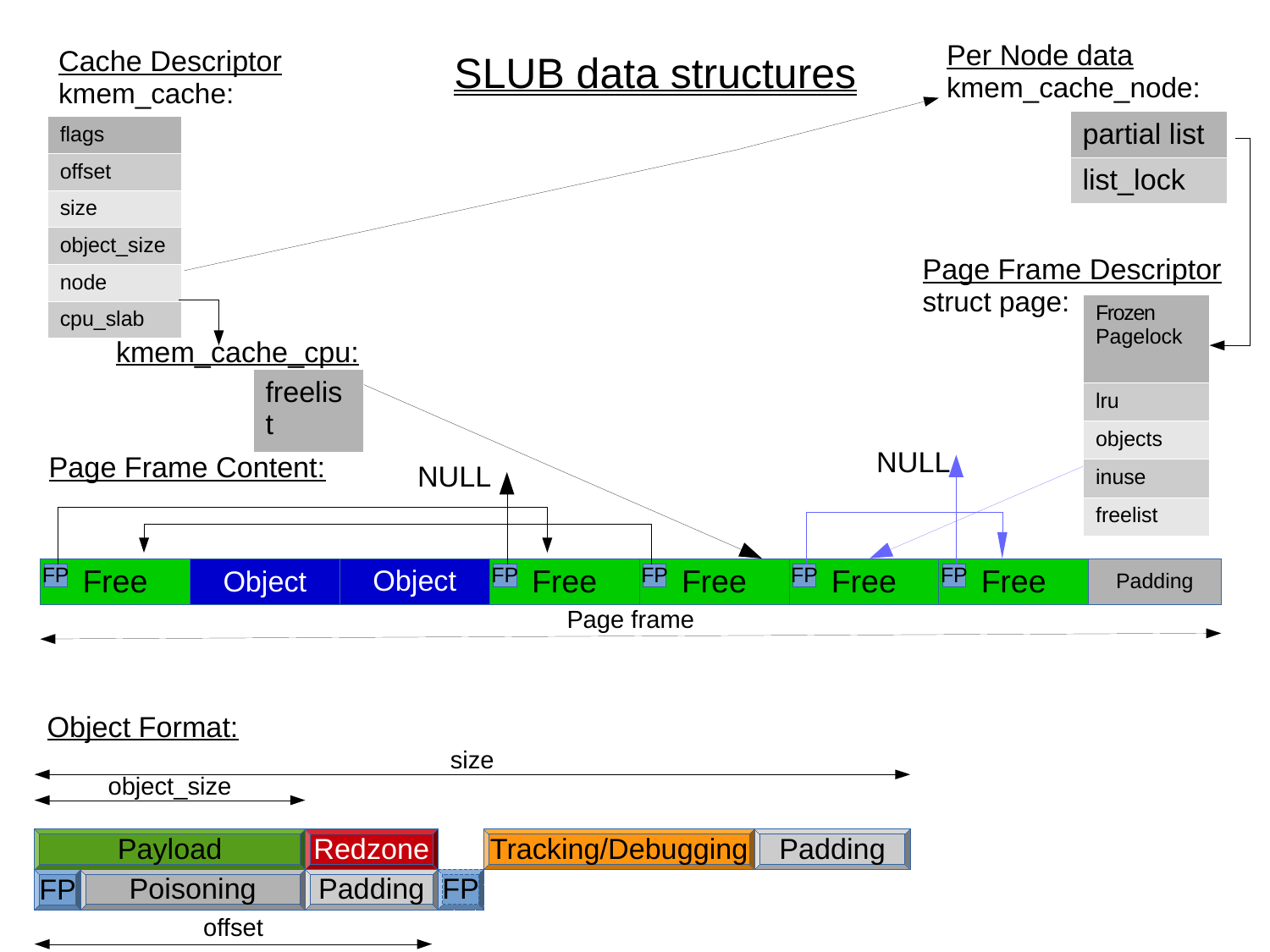## SLUB slabinfo tool

- Query status of slabs and objects
- Control anti-defrag and object reclaim
- Run verification passes over slab caches
- Tune slab caches
- Modify slab caches on the fly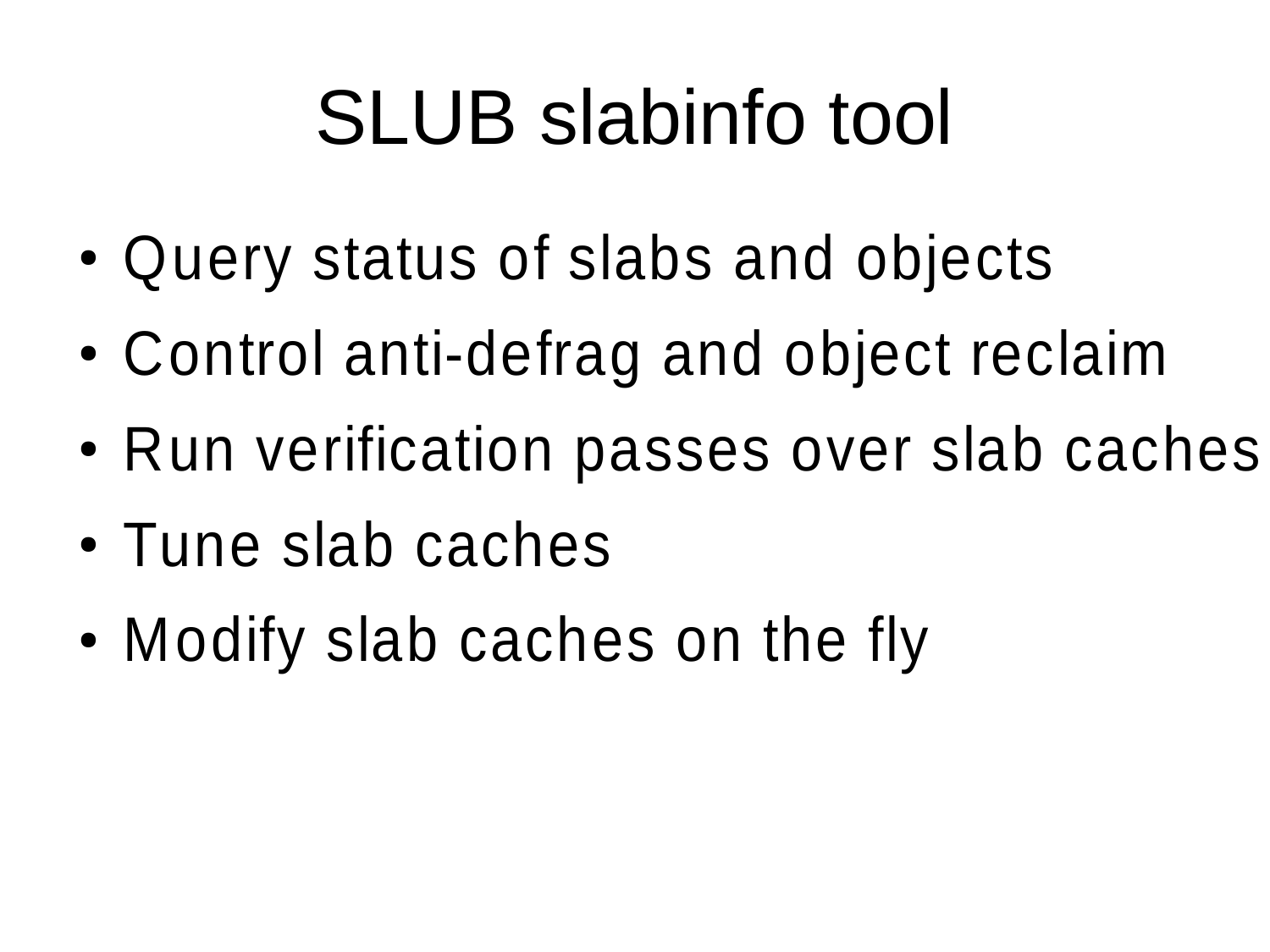## Slabinfo Examples

- Usually must be compiled from kernel source tree: gcc -o slabinfo linux/tools/vm/slabinfo.c
- Slabinfo
- Slabinfo -T
- Slabinfo -s
- Slabinfo -v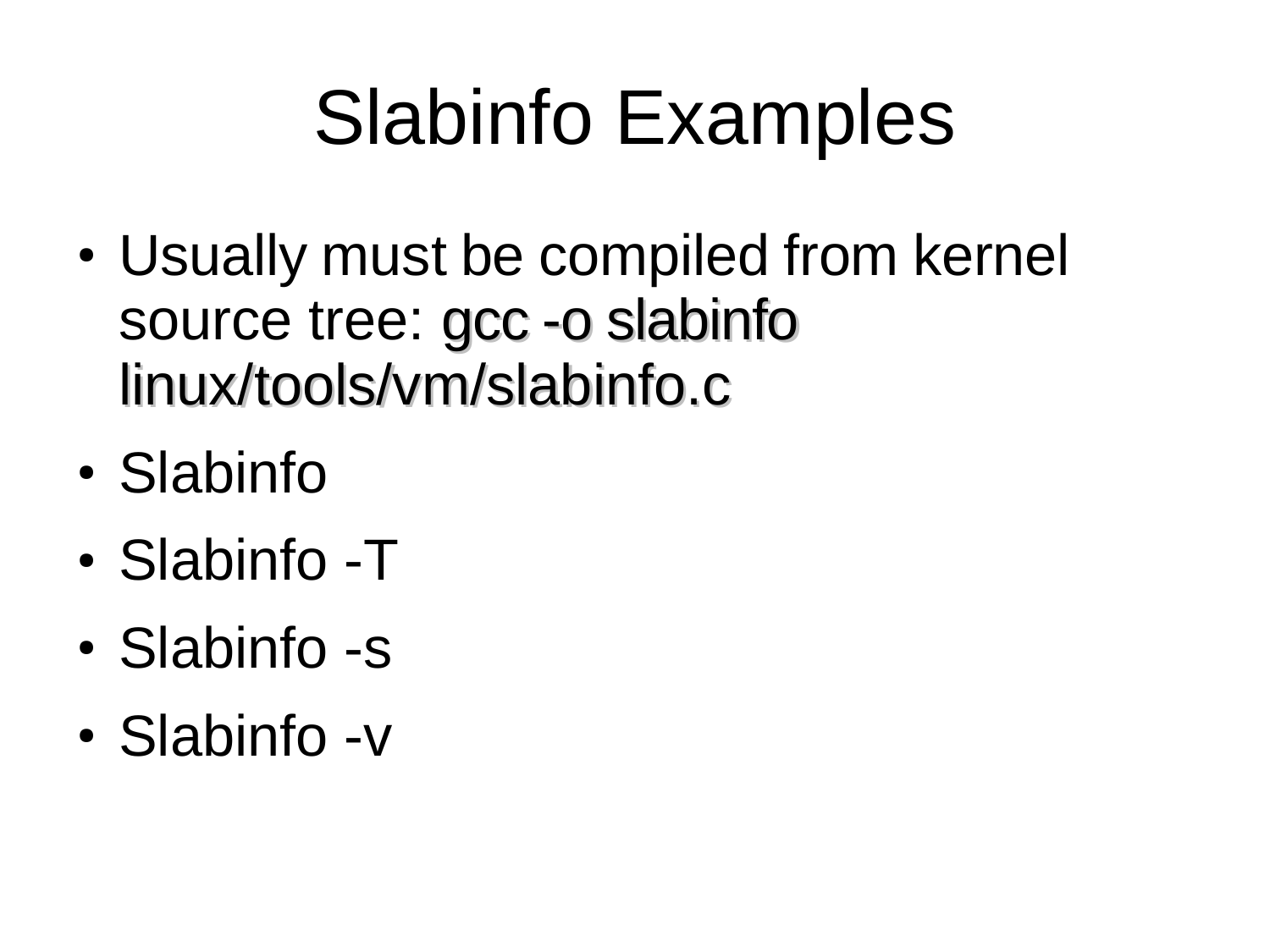### slabinfo basic output

| <b>Name</b>                 | <b>Objects</b> | Objsize | <b>Space</b> | Slabs/Part/Cpu |           |                | O/S O %Fr %Ef Flg         |
|-----------------------------|----------------|---------|--------------|----------------|-----------|----------------|---------------------------|
| :at-0000040                 | 41635          | 40      | 1.6M         | 403/10/9       | 102 0     | $\overline{2}$ | 98 $*$ a                  |
| :t-0000024                  | $\overline{7}$ | 24      | 4.0K         | 1/1/0          | 170 0 100 |                | $\overline{4}$<br>$\star$ |
| $:1 - 0000032$              | 3121           | 32      | 180.2K       | 30/27/14       | 128 0     | 61             | $55*$                     |
| $:1 - 0002048$              | 564            | 2048    | 1.4M         | 31/13/14       | 16 3      | 28             | $78*$                     |
| $:1 - 0002112$              | 384            | 2112    | 950.2K       | 29/12/0        | 3<br>15   | 41             | $85 *$                    |
| $:1 - 0004096$              | 412            | 4096    | 1.9M         | 48/9/10        | 3<br>8    | 15             | 88 *                      |
| <b>Acpi-State</b>           | 51             | 80      | 4.0K         | 0/0/1          | 510       | $\Omega$       | 99                        |
| anon vma                    | 8423           | 56      | 647.1K       | 98/40/60       | 64 0 25   |                | 72                        |
| bdev cache 34               |                | 816     | 262.1K       | 8/8/0          | 39 3 100  |                | 10Aa                      |
| blkdev_queue 27             |                | 1896    | 131.0K       | 4/3/0          | 173       | 75             | 39                        |
| blkdev requests 168         |                | 376     | 65.5K        | 0/0/8          | 21 1      | $\overline{0}$ | 96                        |
| <b>Dentry</b>               | 191961         | 192     | 37.4M        | 9113/0/28      | 210       | $\overline{0}$ | 98 a                      |
| ext4 inode cache 163882 976 |                |         | 162.8M       | 4971/15/0      | 333       | $\overline{0}$ | 98 a                      |
| <b>Taskstats</b>            | 47             | 328     | 65.5K        | 8/8/0          | 24 1 100  |                | 23                        |
| <b>TCP</b>                  | 23             | 1760    | 131.0K       | 3/3/1          | 18 3 75   |                | 30 A                      |
| TCP <sub>v6</sub>           | 3              | 1920    | 65.5K        | 2/2/0          | 16 3 100  |                | 8A                        |
| <b>UDP</b>                  | 72             | 888     | 65.5K        | 0/0/2          | 363       | $\overline{0}$ | 97 A                      |
| UDPv6                       | 60             | 1048    | 65.5K        | 0/0/2          | 30 3      | $\overline{0}$ | 95A                       |
| vm_area_struct 20680 184    |                |         | 3.9M         | 922/30/31      | 220       | 3              | 97                        |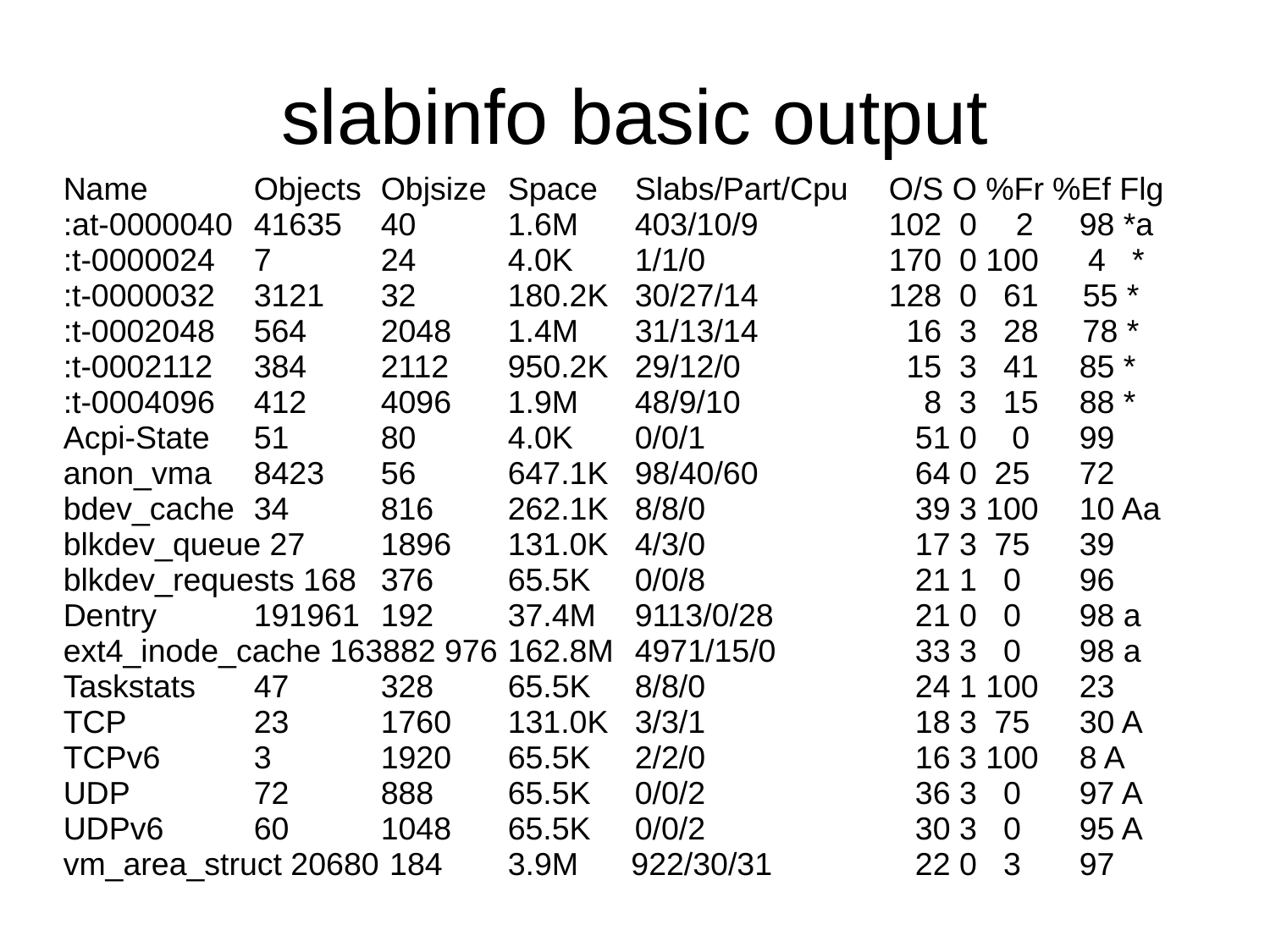### Totals: slabinfo -T

#### Slabcache Totals

| Slabcaches: 112                        | Aliases: 189->84 | Active: 66 |  |
|----------------------------------------|------------------|------------|--|
| Memory used: $267.1M$ # Loss: 8.5M     |                  | MRatio: 3% |  |
| # Objects : 708.5K $\#$ PartObj: 10.2K |                  | ORatio: 1% |  |

| Per Cache         | <u>Average</u> | Min   | <b>Max</b> | Total  |
|-------------------|----------------|-------|------------|--------|
| #Objects          | 10.7K          | 1     | 192.0K     | 708.5K |
| #Slabs            | 350            | 1     | 9.1K       | 23.1K  |
| #PartSlab         | 8              | 0     | 82         | 566    |
| %PartSlab         | 34%            | $0\%$ | 100%       | 2%     |
| PartObjs          | 1              | 0     | 2.0K       | 10.2K  |
| % PartObj         | 25%            | $0\%$ | 100%       | 1%     |
| Memory            | 4.0M           | 4.0K  | 162.8M     | 267.1M |
| Used              | 3.9M           | 32    | 159.9M     | 258.6M |
| Loss              | 128.8K         | 0     | 2.9M       | 8.5M   |
|                   |                |       |            |        |
| <u>Per Object</u> | <u>Average</u> | Min   | Max        |        |
| Memory            | 367            | 8     | 8.1K       |        |
| User              | 365            | 8     | 8.1K       |        |
| Loss              | 2              | N     | 64         |        |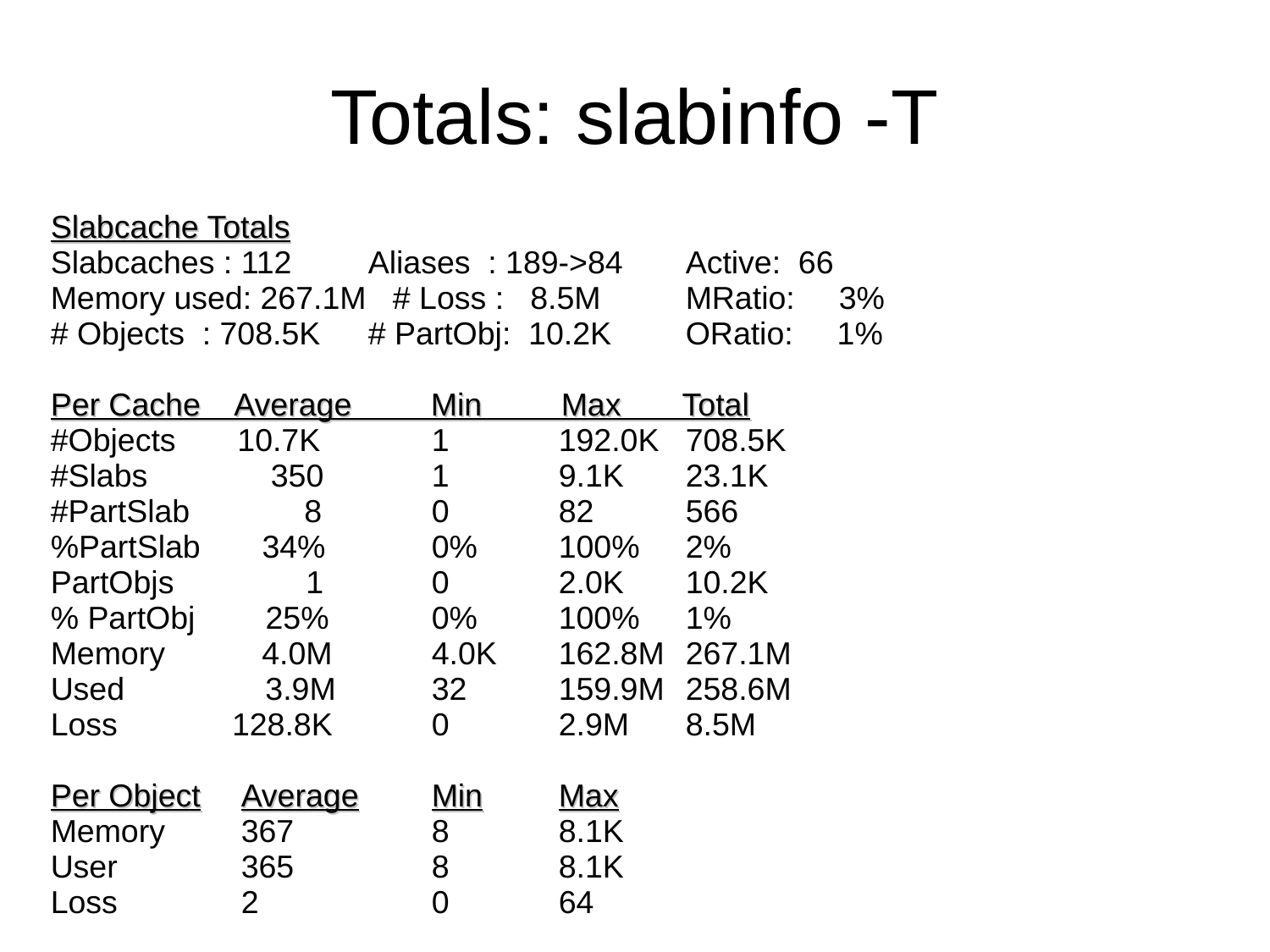## Aliasing: slabinfo -a

- :at-0000040 <- ext4\_extent\_status btrfs\_delayed\_extent\_op
- : at-0000104 <- buffer head sda2 ext4 prealloc space
- : at-0000144  $\le$  btrfs extent map btrfs path
- :at-0000160 <- btrfs\_delayed\_ref\_head btrfs\_trans\_handle
- :t-0000016 <- dm\_mpath\_io kmalloc-16 ecryptfs\_file\_cache
- :t-0000024 <- scsi\_data\_buffer numa\_policy
- :t-0000032 <- kmalloc-32 dnotify\_struct sd\_ext\_cdb ecryptfs\_dentry\_info\_cache pte\_list\_desc
- :t-0000040 <- khugepaged\_mm\_slot Acpi-Namespace dm\_io ext4\_system\_zone
- :t-0000048 <- ip\_fib\_alias Acpi-Parse ksm\_mm\_slot jbd2\_inode nsproxy ksm\_stable\_node ftrace\_event\_field shared policy node fasync cache
- :t-0000056 <- uhci urb priv fanotify event info ip fib trie
- :t-0000064 <- dmaengine-unmap-2 secpath\_cache kmalloc-64 io ksm\_rmap\_item fanotify\_perm\_event\_info fs\_cache tcp\_bind\_bucket ecryptfs\_key\_sig\_cache ecryptfs\_global\_auth\_tok\_cache fib6\_nodes iommu\_iova anon\_vma\_chain iommu\_devinfo
- :t-0000256 <- skbuff\_head\_cache sgpool-8 pool\_workqueue nf\_conntrack\_expect request\_sock\_TCPv6 request\_sock\_TCP bio-0 filp biovec-16 kmalloc-256
- $:$ t-0000320 <- mnt cache bio-1
- :t-0000384 <- scsi\_cmd\_cache ip6\_dst\_cache i915\_gem\_object
- :t-0000416  $\le$  fuse request dm\_rq\_target\_io
- :t-0000512 <- kmalloc-512 skbuff\_fclone\_cache sgpool-16
- :t-0000640 <- kioctx dio files\_cache
- :t-0000832 <- ecryptfs\_auth\_tok\_list\_item task\_xstate
- :t-0000896 <- ecryptfs\_sb\_cache mm\_struct UNIX RAW PING
- :t-0001024 <- kmalloc-1024 sgpool-32 biovec-64
- :t-0001088 <- signal\_cache dmaengine-unmap-128 PINGv6 RAWv6
- :t-0002048 <- sgpool-64 kmalloc-2048 biovec-128
- :t-0002112 <- idr\_layer\_cache dmaengine-unmap-256
- :t-0004096 <- ecryptfs\_xattr\_cache biovec-256 names\_cache kmalloc-4096 sgpool-128 ecryptfs\_headers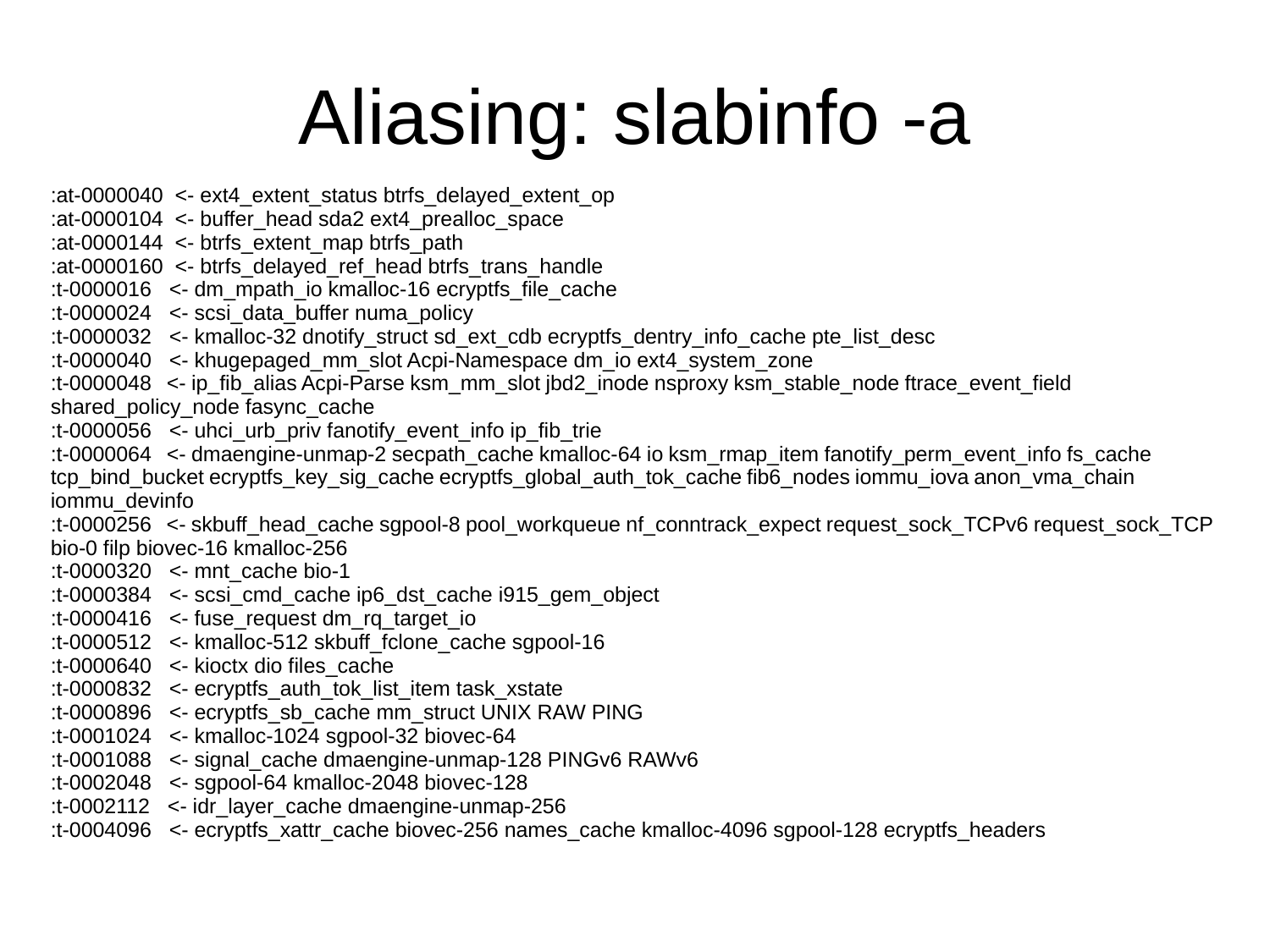## Enabling of runtime Debugging

- Debugging support is compiled in by default. A distro kernel has the ability to go into debug mode where meaningful information about memory corruption can be obtained.
- Activation via slub debug kernel parameter or via the slabinfo tool. slub debug can take some parameters

| Letter | Purpose                                                                                                                                           |
|--------|---------------------------------------------------------------------------------------------------------------------------------------------------|
|        | Enable sanity check that may impact performance                                                                                                   |
|        | Poisoning. Unused bytes and freed objects are overwritten with<br>poisoning values. References to these areas will show specific<br>bit patterns. |
|        | User tracking. Record stack traces on allocate and free                                                                                           |
|        | Trace. Log all activity on a certain slab cache                                                                                                   |
|        | Redzoning. Extra zones around objects that allow to detect<br>writes beyond object boundaries.                                                    |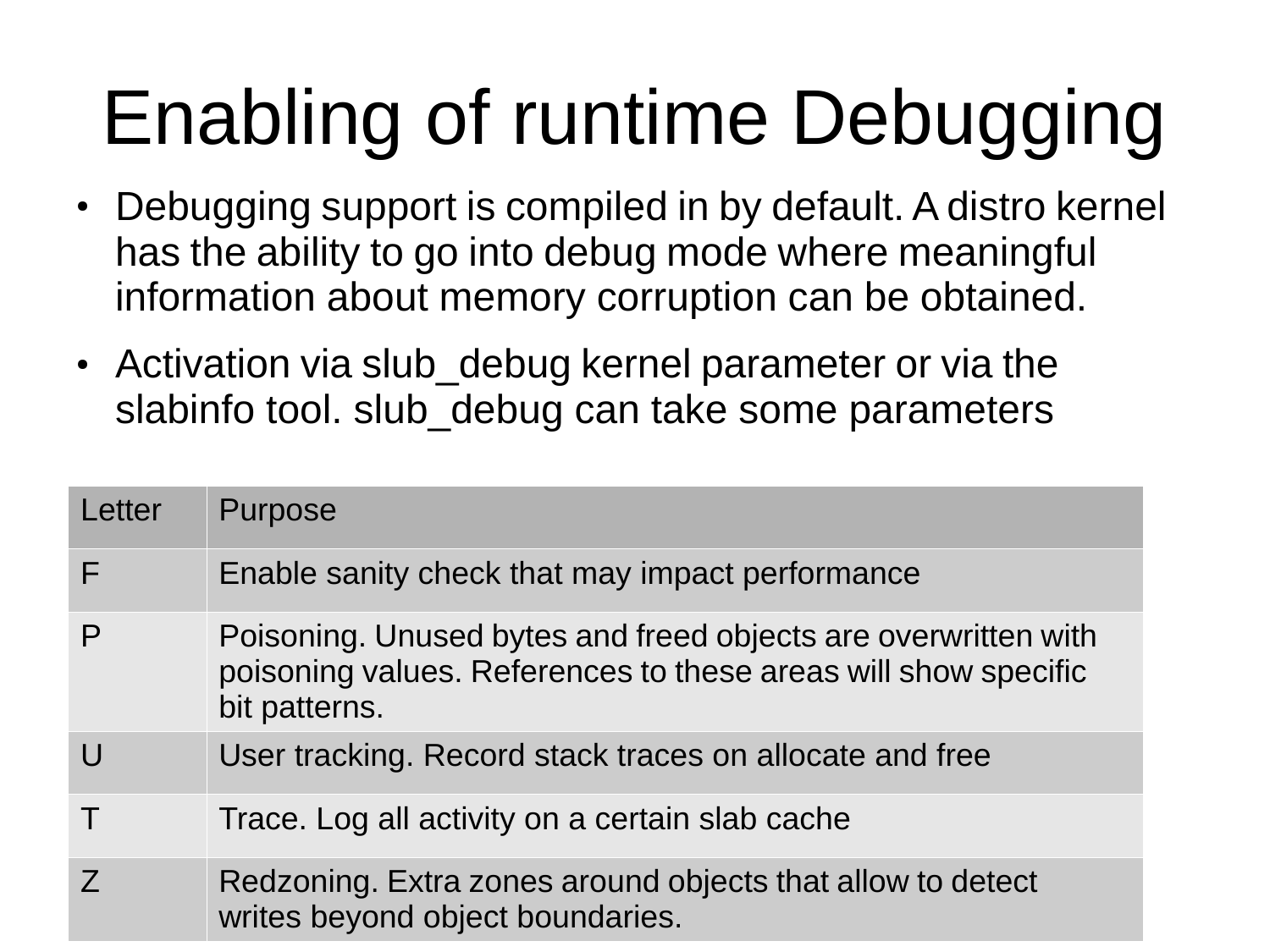### Sample Error report in dmesg

BUG kmalloc-128: Object already free

============================================

-----------------------------------------------------------------------------

INFO: Allocated in rt61pci\_probe\_hw+0x3e5/0x6e0 [rt61pci] age=340 cpu=0 pid=21 INFO: Freed in rt2x00lib\_remove\_hw+0x59/0x70 [rt2x00lib] age=0 cpu=0 pid=21 INFO: Slab 0xc13ac3e0 objects=23 used=10 fp=0xdd59f6e0 flags=0x400000c3 INFO: Object 0xdd59f6e0 @offset=1760 fp=0xdd59f790

Bytes b4 0xdd59f6d0: 15 00 00 00 b2 8a fb ff 5a 5a 5a 5a 5a 5a 5a 5a ....².ûÿZZZZZZZZ Object 0xdd59f6e0: 6b 6b 6b 6b 6b 6b 6b 6b 6b 6b 6b 6b 6b 6b 6b 6b kkkkkkkkkkkkkkkk Object 0xdd59f6f0: 6b 6b 6b 6b 6b 6b 6b 6b 6b 6b 6b 6b 6b 6b 6b 6b kkkkkkkkkkkkkkkk Object 0xdd59f700: 6b 6b 6b 6b 6b 6b 6b 6b 6b 6b 6b 6b 6b 6b 6b 6b kkkkkkkkkkkkkkkk Object 0xdd59f710: 6b 6b 6b 6b 6b 6b 6b 6b 6b 6b 6b 6b 6b 6b 6b 6b kkkkkkkkkkkkkkkk Object 0xdd59f720: 6b 6b 6b 6b 6b 6b 6b 6b 6b 6b 6b 6b 6b 6b 6b 6b kkkkkkkkkkkkkkkk Object 0xdd59f730: 6b 6b 6b 6b 6b 6b 6b 6b 6b 6b 6b 6b 6b 6b 6b 6b kkkkkkkkkkkkkkkk Object 0xdd59f740: 6b 6b 6b 6b 6b 6b 6b 6b 6b 6b 6b 6b 6b 6b 6b 6b kkkkkkkkkkkkkkkk Object 0xdd59f750: 6b 6b 6b 6b 6b 6b 6b 6b 6b 6b 6b 6b 6b 6b 6b a5 kkkkkkkkkkkkkkk¥ Redzone 0xdd59f760: bb bb bb bb »»»» Padding 0xdd59f788: 5a 5a 5a 5a 5a 5a 5a 5a ZZZZZZZZ Pid: 21, comm: stage1 Not tainted 2.6.29.1-desktop-1.1mnb #1 Call Trace:

[<c01abbb3>] print\_trailer+0xd3/0x120 [<c01abd37>] object\_err+0x37/0x50 [<c01acf57>] \_\_slab\_free+0xe7/0x2f0 [<c026c9b0>] \_\_pci\_register\_driver+0x40/0x80 [<c03ac2fb>] ? mutex\_lock+0xb/0x20 [<c0105546>] syscall\_call+0x7/0xb FIX kmalloc-128: Object at 0xdd59f6e0 not freed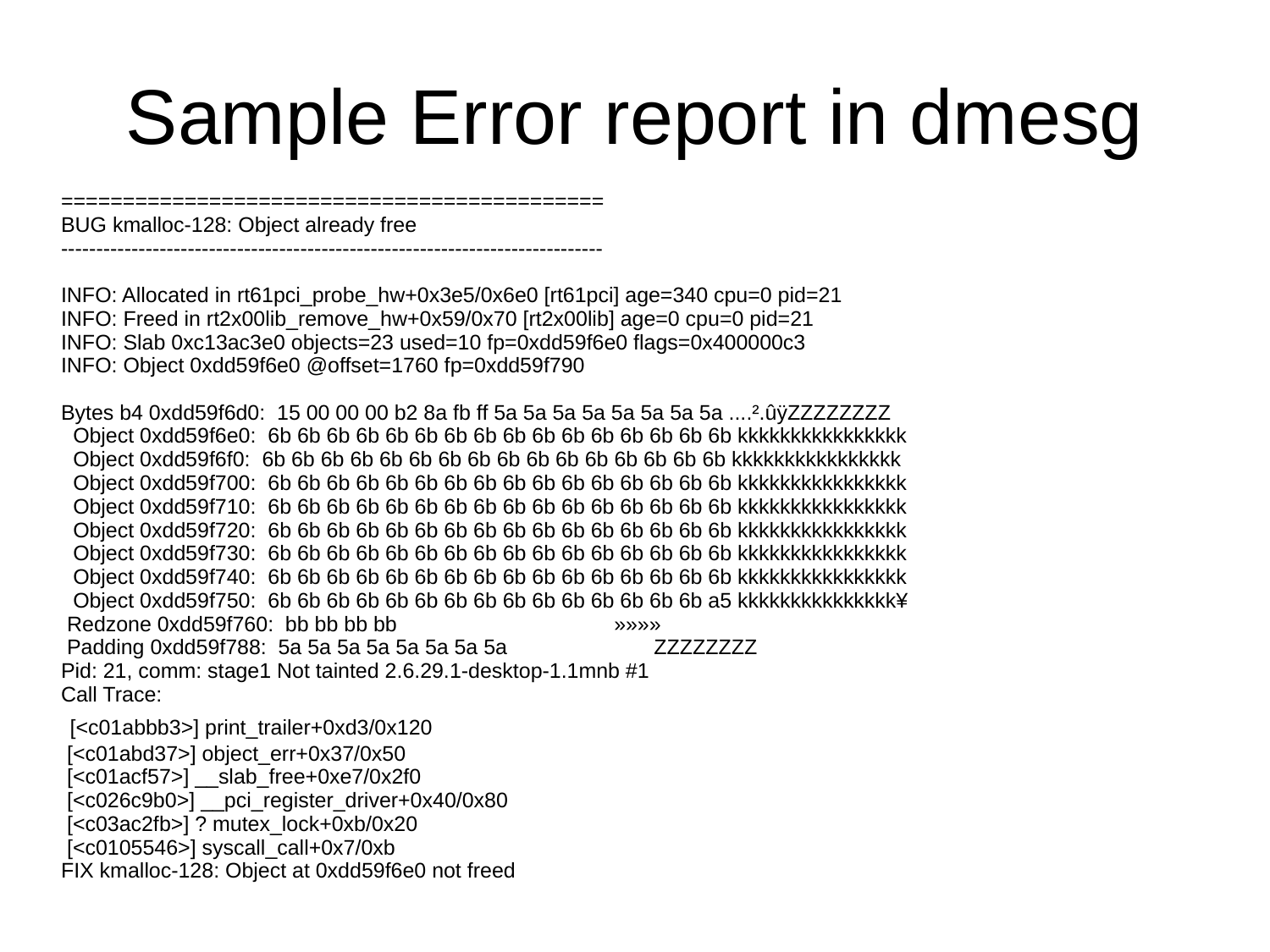# Comparing memory use

- SLOB most compact (unless frequent freeing and allocation occurs)
- SLAB queueing can get intensive memory use going. Grows exponentially by NUMA node.
- SLUB aliasing of slabs
- SLUB cache footprint optimizations
- Kvm instance memory use of allocators

Memory use after bootup of a desktop Linux system

> \*SLOB does not support the slab statistics counters. 300Kb is the difference of "MemAvailable" after boot between SLUB and SLOB

| Allocator         | Reclaimable | Unreclaimable |
|-------------------|-------------|---------------|
| SLOB <sup>*</sup> | $-300KB +$  |               |
| <b>SLUB</b>       | 29852 kB    | 32628 kB      |
| <b>SLAB</b>       | 29028 kB    | 36532 kB      |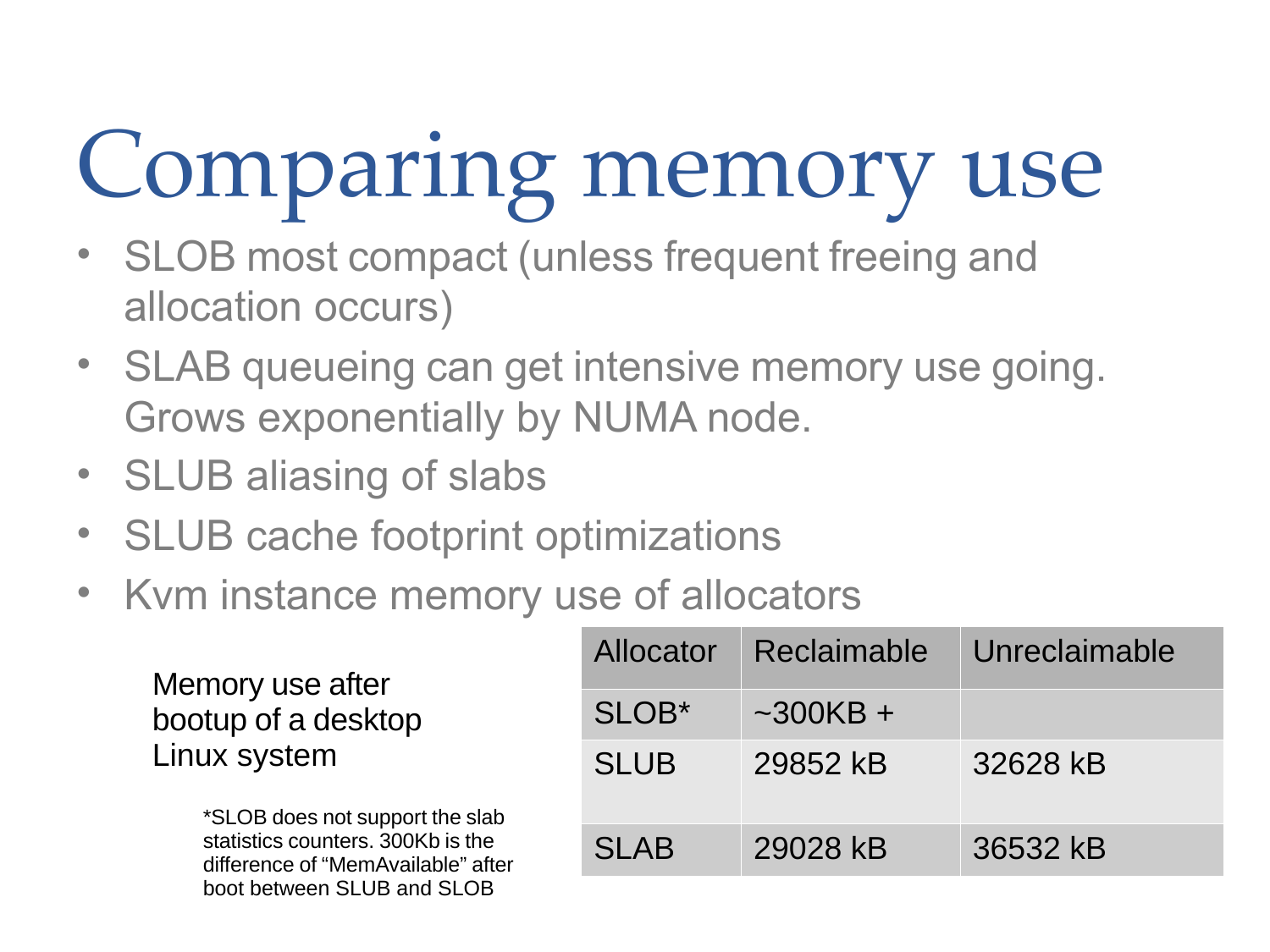# Comparing performance

- SLOB is slow (atomics in fastpath, global locking)
- SLAB is fast for benchmarking
- SLUB is fast in terms of cycles used for the fastpath but may have issues with caching.
- SLUB is compensating for caching issues with an optimized fastpath that does not require interrupt disabling etc.
- Cache footprints are a main factor for performance these days. Benchmarking reserves most of the cache available for the slab operations which may be misleading.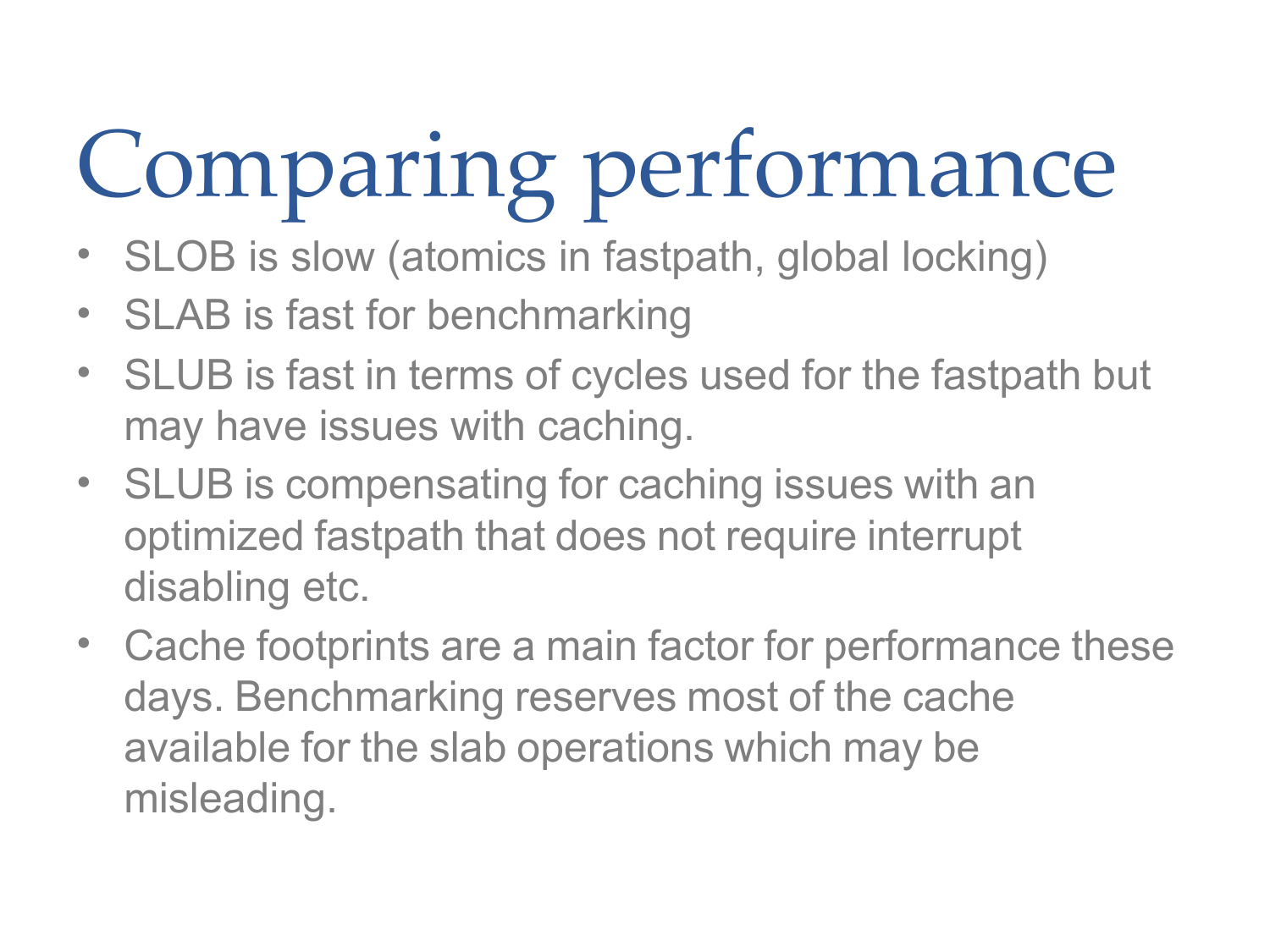### Fastpath performance

| Cycles      | <b>Alloc</b> | Free | Alloc/Free | <b>Alloc</b><br>Concurrent | Free<br>Concurrent |
|-------------|--------------|------|------------|----------------------------|--------------------|
| <b>SLAB</b> | 66           | 73   | 102        | 232                        | 984                |
| <b>SLUB</b> | 45           | 70   | 52         | 90                         | 119                |
| <b>SLOB</b> | 183          | 173  | 172        | 3008                       | 3037               |

Times in cycles on a Haswell 8 core desktop processor. The lowest cycle count is taken from the test.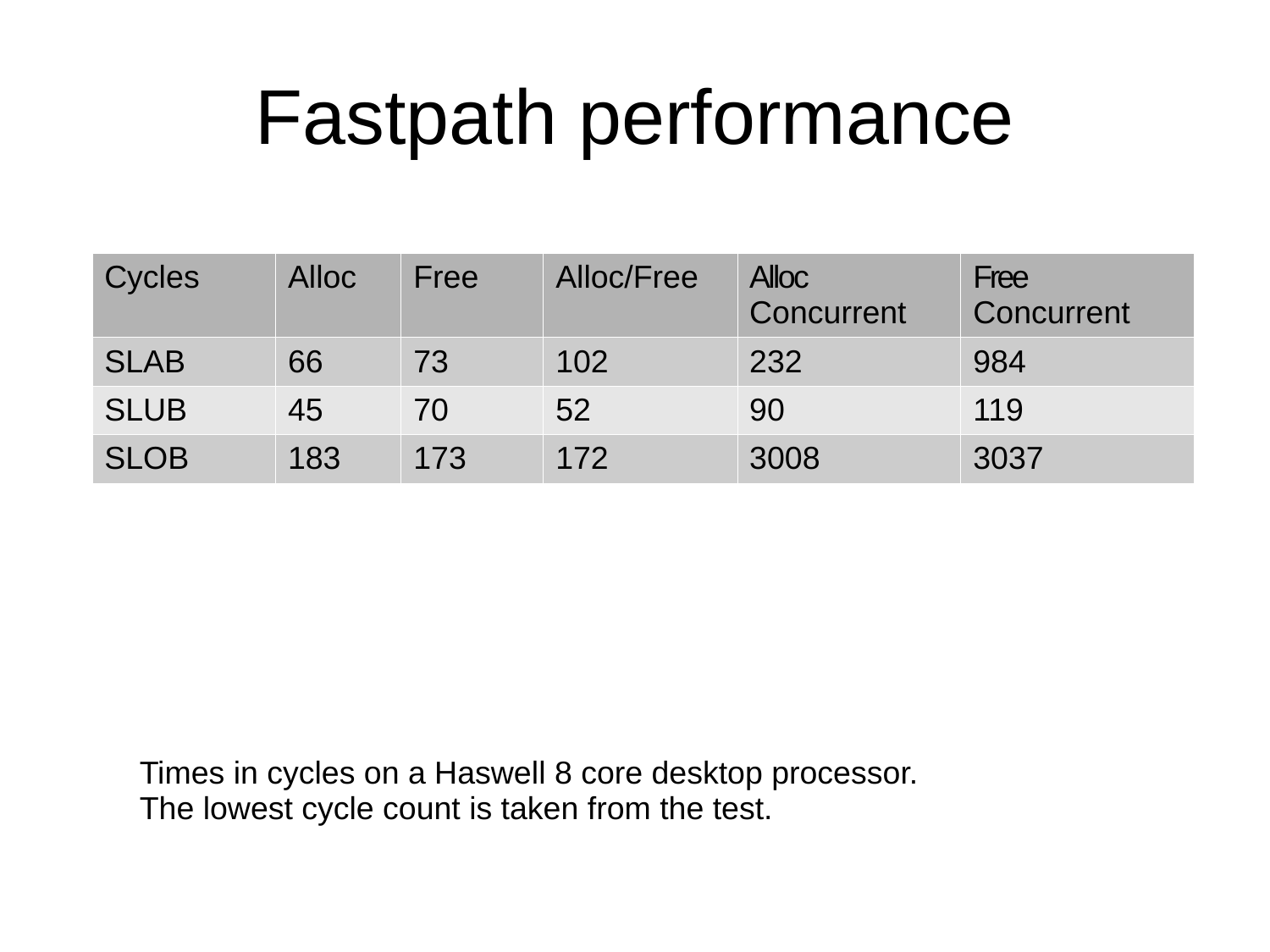### Hackbench comparison

| <b>Seconds</b> | 15 groups 50 filedesc 2000 messages 512 bytes |
|----------------|-----------------------------------------------|
| <b>SLAB</b>    | 4.92 4.87 4.85 4.98 4.85                      |
| <b>SLUB</b>    | 4.84 4.75 4.85 4.9 4.8                        |
| <b>SLOB</b>    | N/A                                           |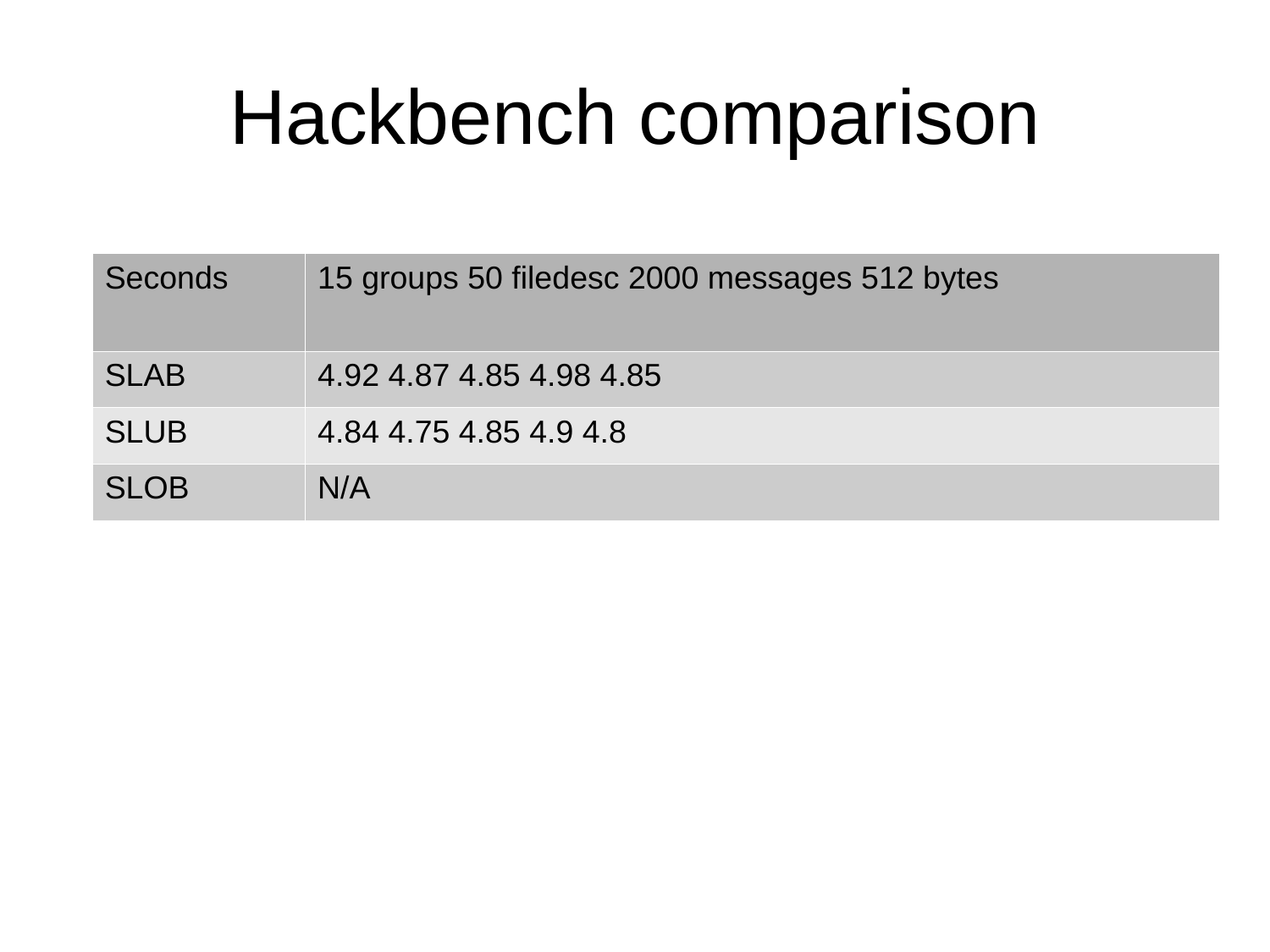### Remote freeing

| Cycles      | Alloc all Free on one | Alloc one<br>Free all |
|-------------|-----------------------|-----------------------|
| <b>SLAB</b> | 650                   | 761                   |
| <b>SLUB</b> | 595                   | 498                   |
| <b>SLOB</b> | 2650                  | 2013                  |

Remote freeing is the freeing of an object that was allocated on a different Processor. Its cache cold and may have to be reused on the other processor. Remote freeing is a performance critical element and the reason that "alien" caches exist in SLAB. SLAB's alien caches exist for every node and every processor.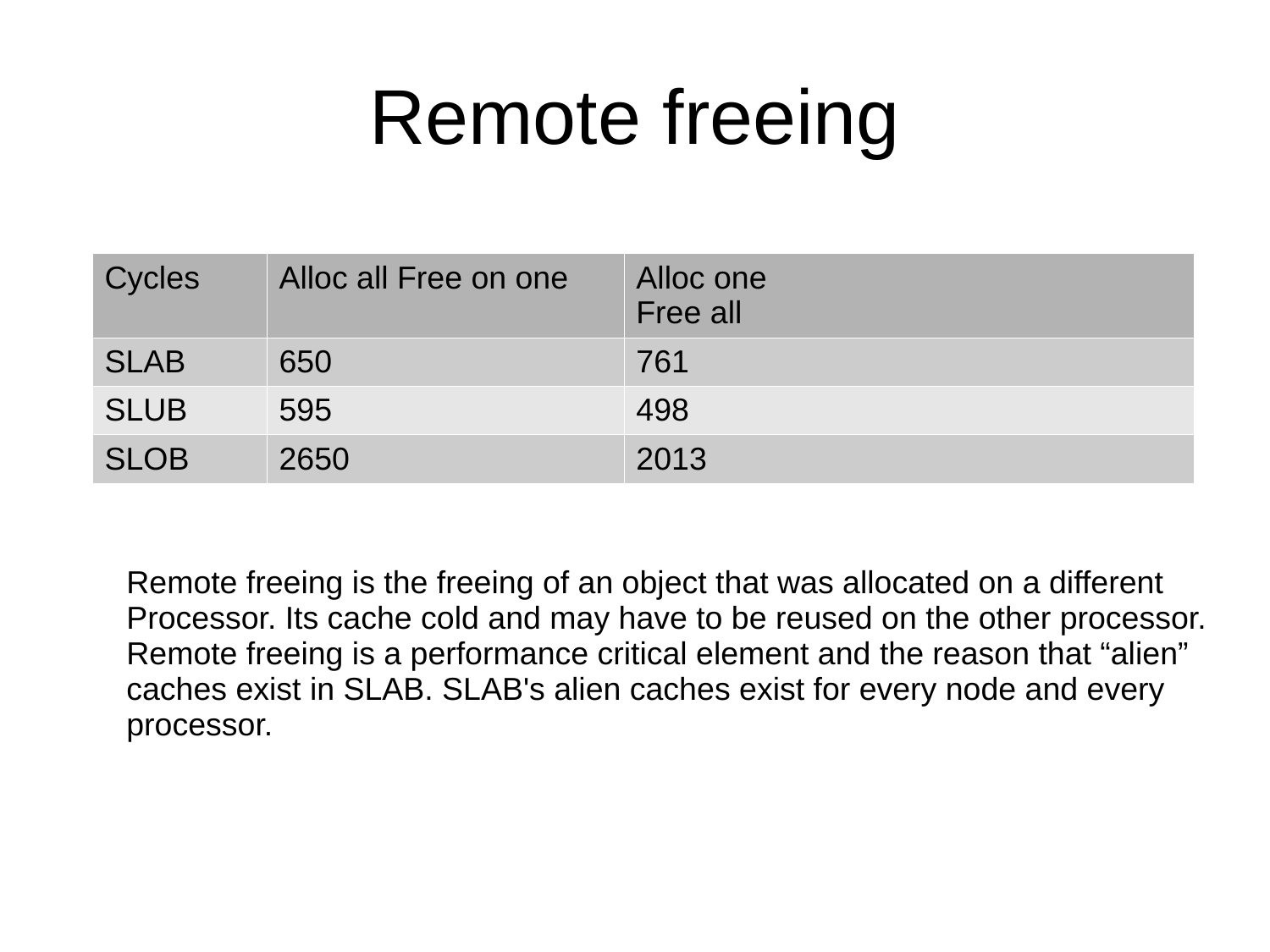# Future Roadmap

- Common slab framework (mm/slab common.c)
- Move toward per object logic for Defragmentation and maybe to provide an infrastructure for generally movable objects (patchset done 2007-2009 maybe redo it)
- SLAB fastpath relying on this cpu operations.
- SLUB fastpath cleanup. Remove preempt enable/disable for better CONFIG\_PREEMPT performance [queued for 3.20].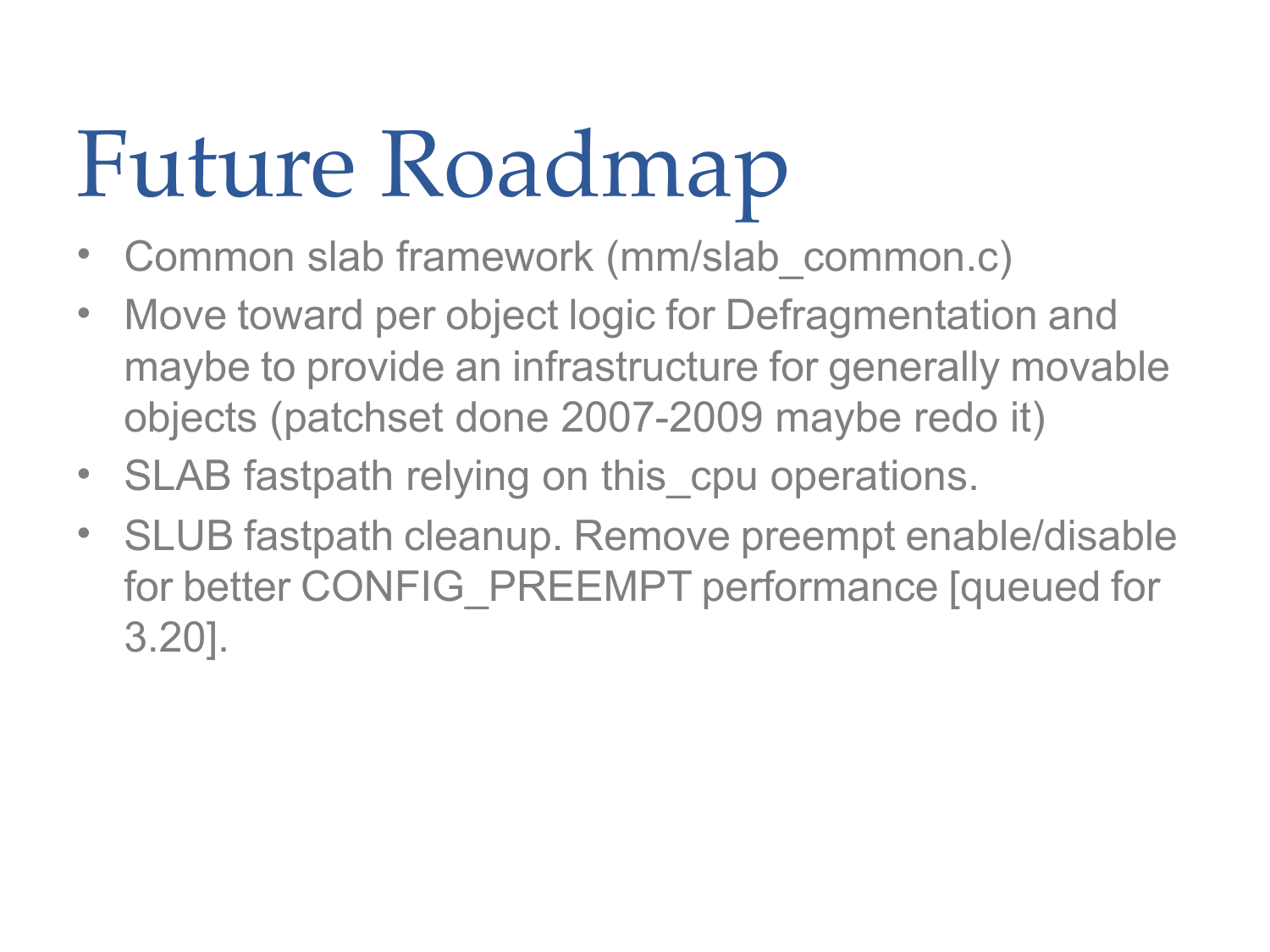### Batch API

- Proposal posted in Dec. <https://lkml.org/lkml/2014/12/18/329>
- Freeing operation void kmem\_cache\_free\_array (struct kmem\_cache \*, int nr, void \*\*);
- Allocation

int kmem\_cache\_alloc\_array(struct kmem\_cache \*, gfp\_t, int, void \*\*, unsigned fags);

• Fallback implementation if the particular slab allocator does not provide the implementation to use the existing functions that do single object allocation.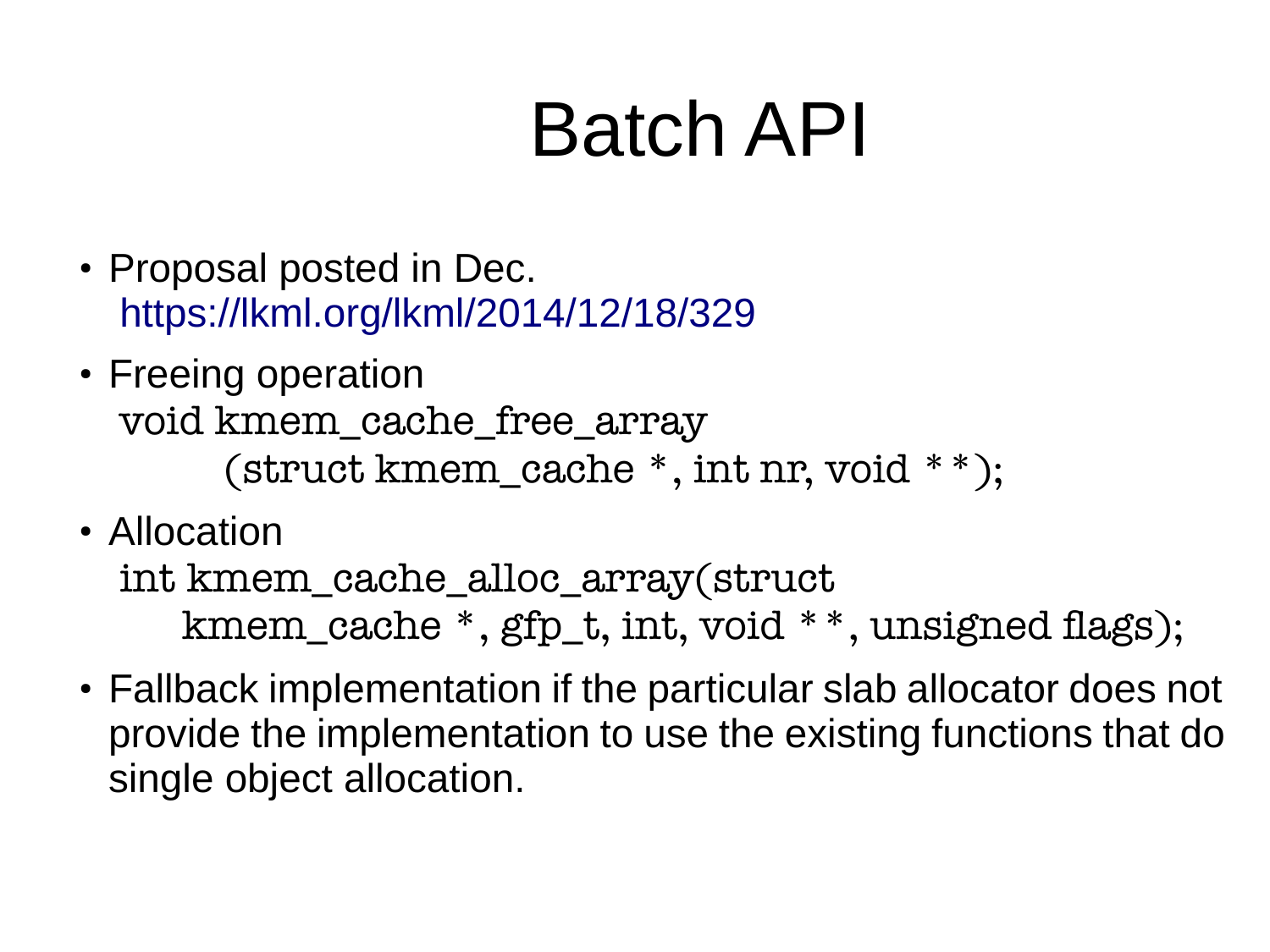## Bulk Alloc Modes

- SLAB\_ARRAY\_ALLOC\_LOCAL
- Allocation Objects that are already cached for allocation by the local processor. No locks will be taken. [Very fast but limited number of objects]
- SLAB ARRAY ALLOC PARTIAL Allocate objects in slab pages that are not fully used on the local node [Preserve local objects and defrag friendly]
- SLAB ARRAY ALLOC NEW Allocate new pages from the page allocator and use them to create lists of objects. [Fast allocation mode for really large bulk allocation].
- SLAB\_ARRAT\_ALLOC\_FULL Fill up the array of pointers to the end even if there are not enough object available using the above methods.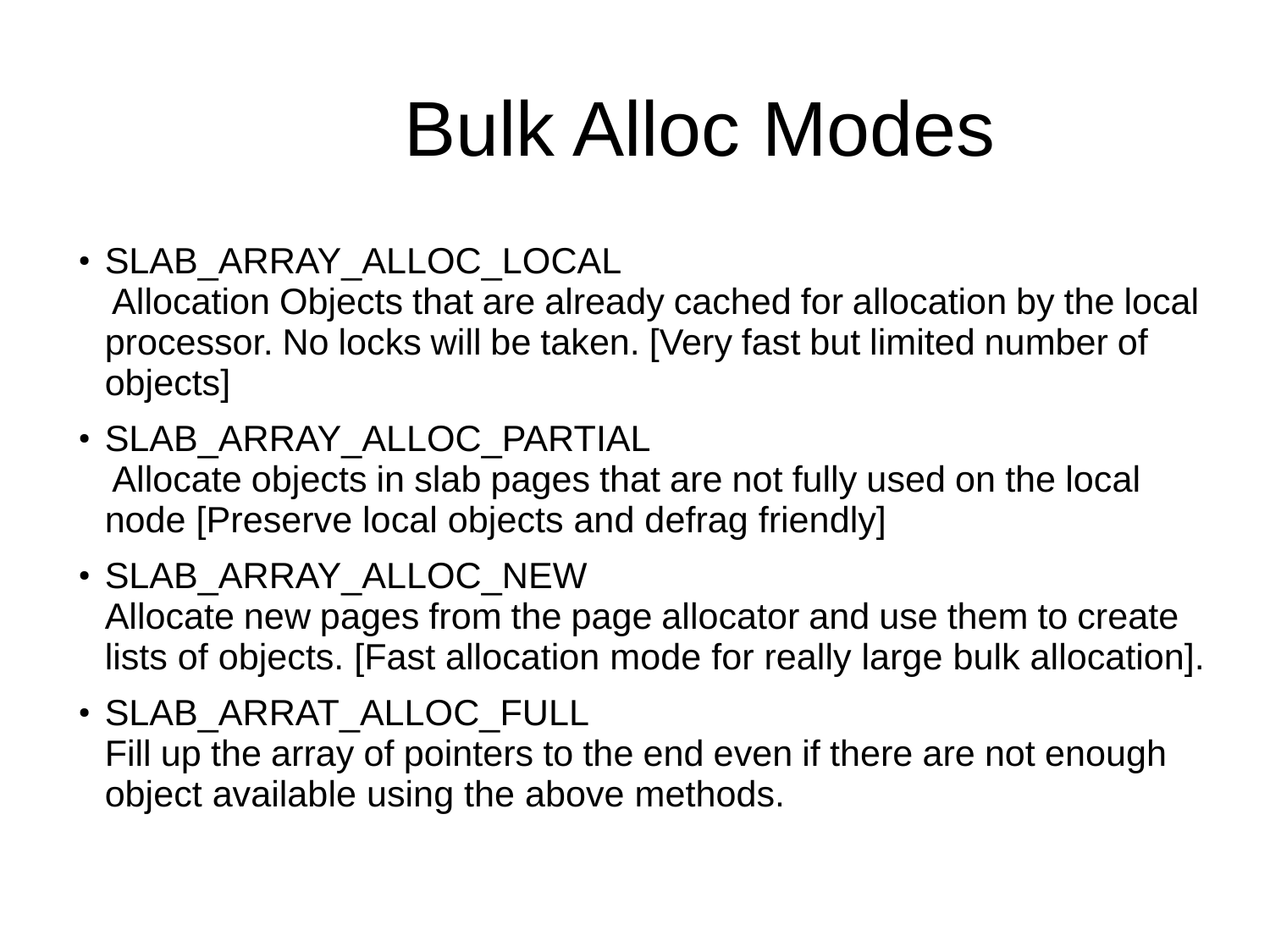### Implementing Bulk alloc in SLUB

- Draft was posted in the discussion of the bulk alloc API. The key problem here is the freelist requiring object data access.
- Pages can be taken off the partial lists and the freelists are traversed to construct the object pointer array. There is only to need to take the node lock a single time for multiple partial slabs that may be available.
- Pages can be directly allocated from the page allocator avoiding the construction of the freelist in the first place.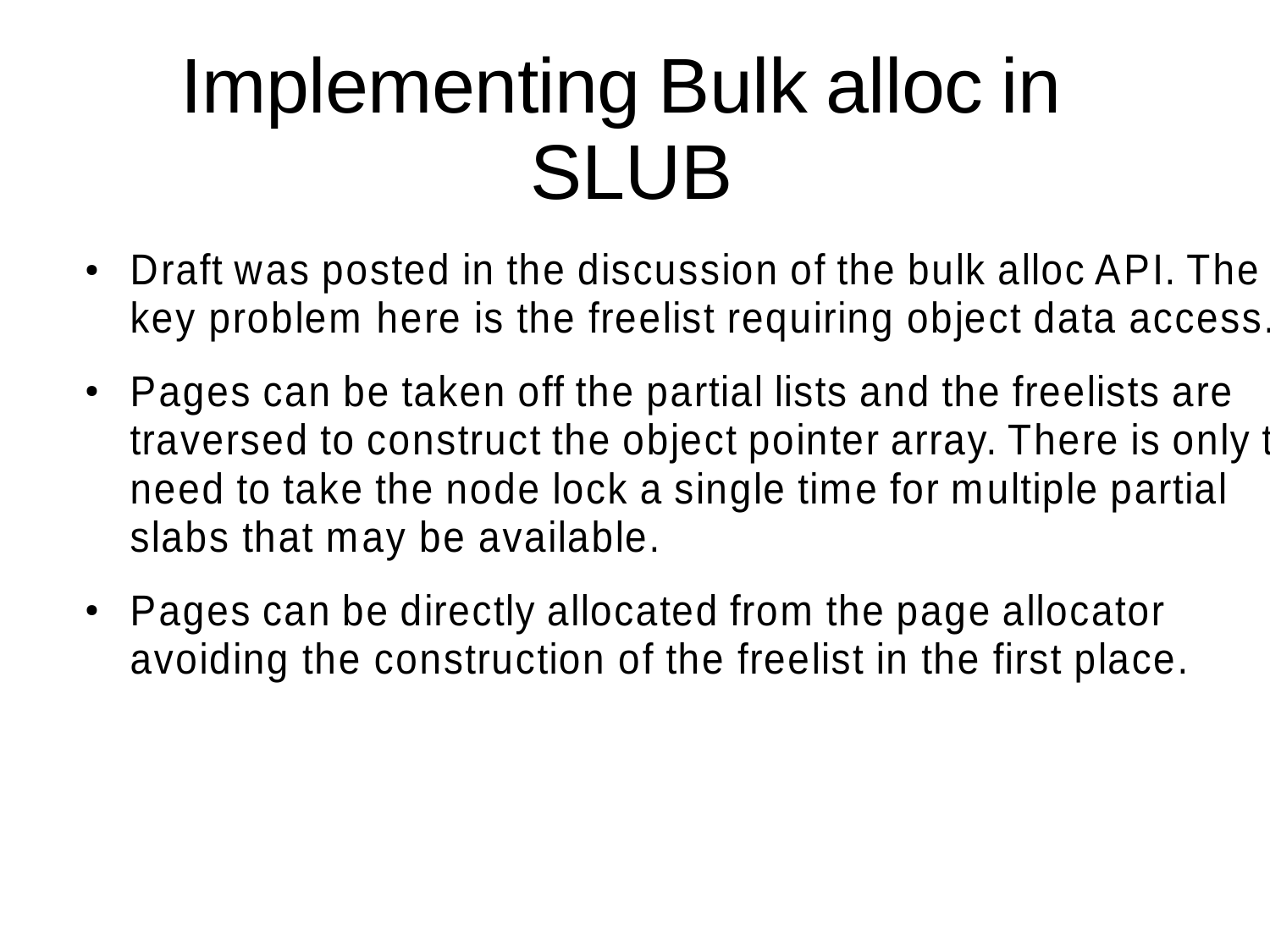## Implementing Bulk alloc in SLAB

- Freelist can be traversed in a cache friend way.
- There are already arrays of pointers in the per cpu, per node and alien queues.
- Pages can also be taken off the partial list and the pointer arrays can then be generated from the table of free objects.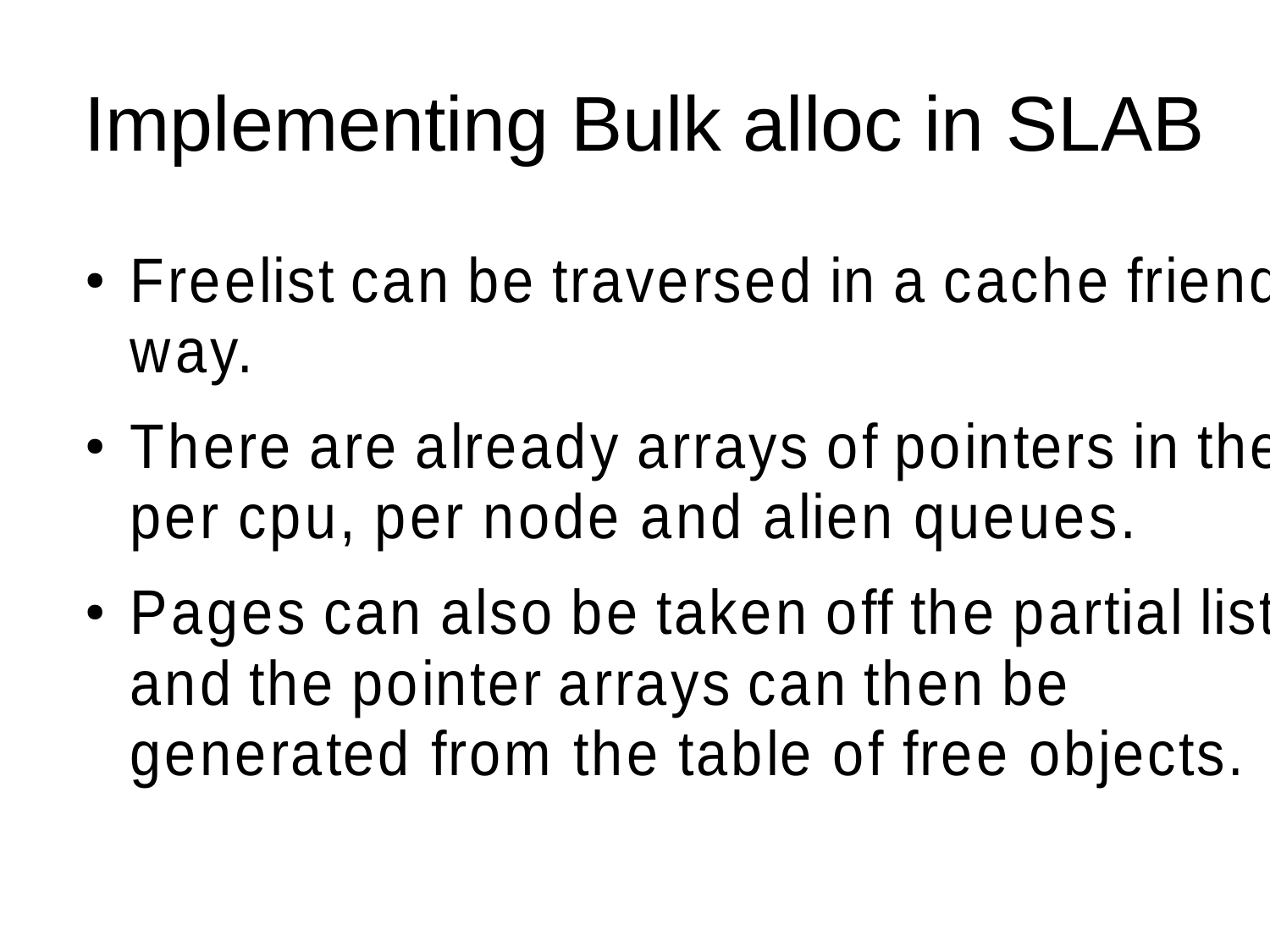### SLUB Fastpath architecture

- Fastpaths are lockless and do not disable interrupts or preemption [too costly].
- Instead speculative operations are done and a single per cpu "atomic:" operation then is used to either commit or retry the operations using a this\_cpu\_cmpxchg\_double.
- Cuts the number of cycles spent in fastpath down to half.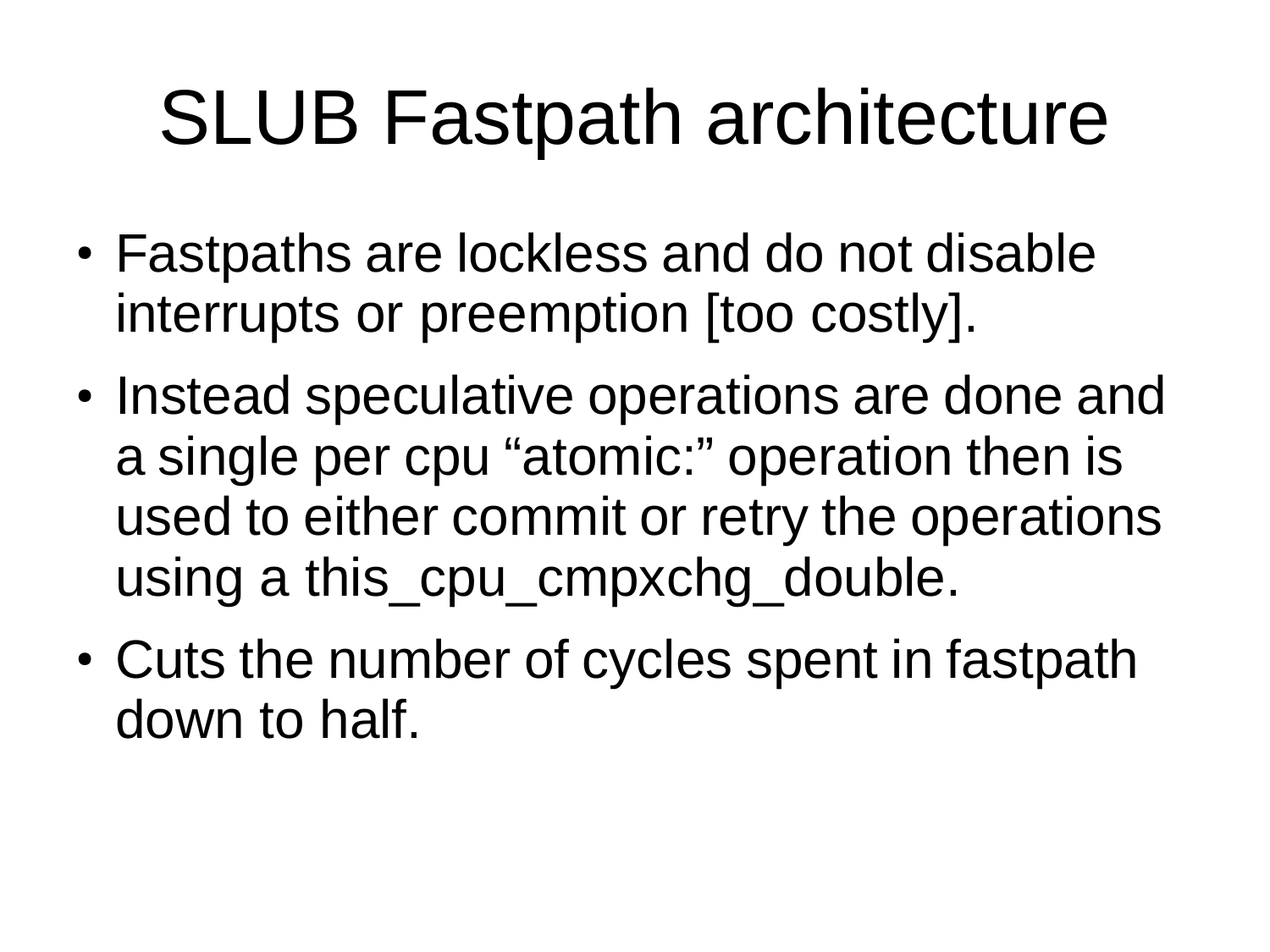```
retry:
c = this cpu ptr(s->cpu_slab);
tid = c->tid:
 object = c->freelist;
page = c->page; if (unlikely(!object || !node_match(page, node))) {
      object = \text{Islab}_\text{alloc}(s, \text{gfpflags}, \text{node}, \text{addr}, c); stat(s, ALLOC_SLOWPATH);
 } else {
       void *next_object = get_freepointer_safe(s, object);
       if (unlikely(!this_cpu_cmpxchg_double(
                   s->cpu_slab->freelist, s->cpu_slab->tid,
                   object, tid,
                   next_object, next_tid(tid)))) 
             goto retry;
```
}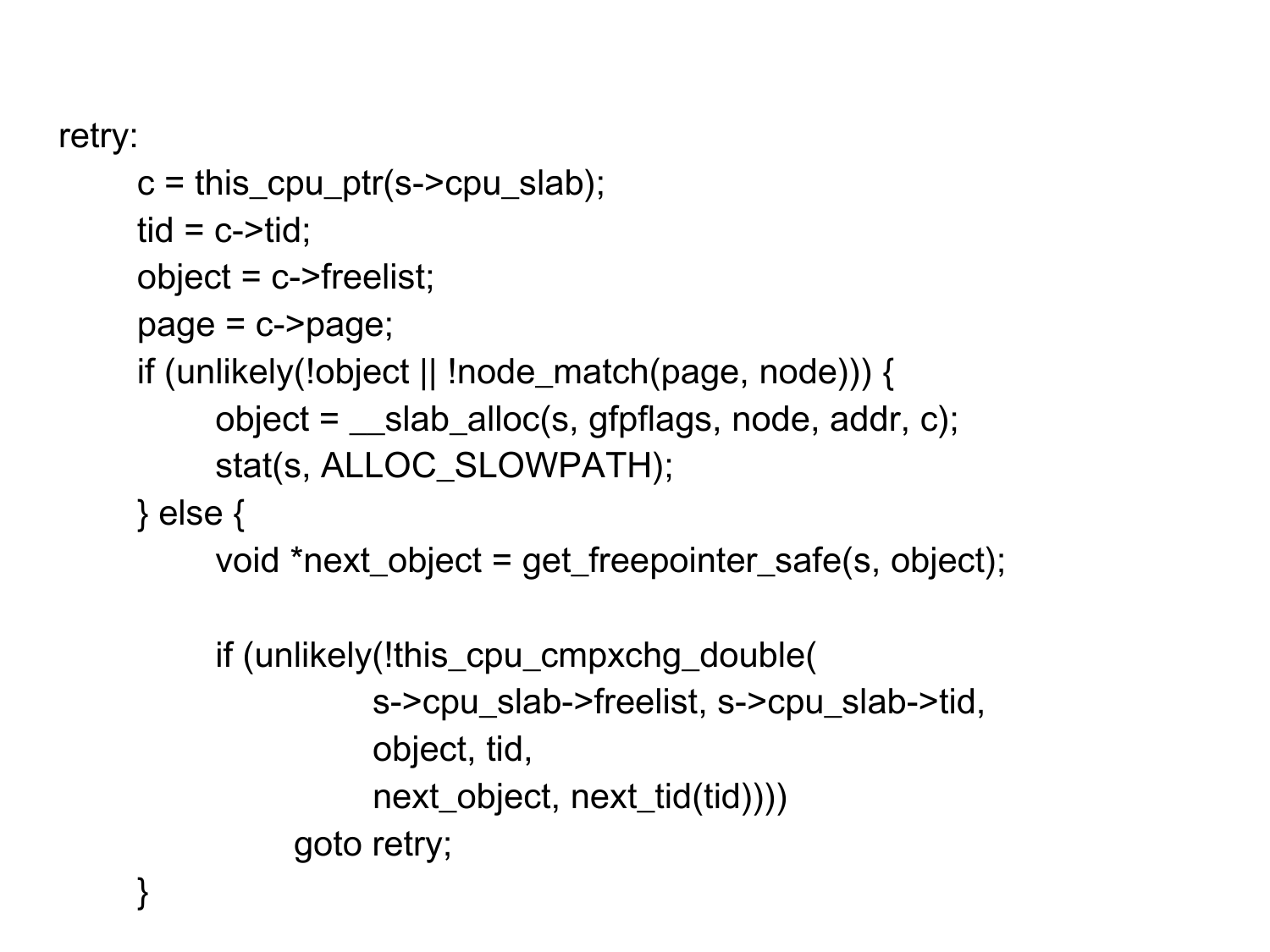### Recent fastpath improvements in SLUB

- CONFIG\_PREEMPT requires preempt enable/disable in the fastpath which significantly increases allocator latencies.
- I proposed a rather complex approach but Joonsoo Kim found a simpler one. And that is going to be merged for the Linux 3.20.
- Major distros do not use CONFIG\_PREEMPT. Mostly helps folks using RT kernels to keep allocator performance on par with non RT.